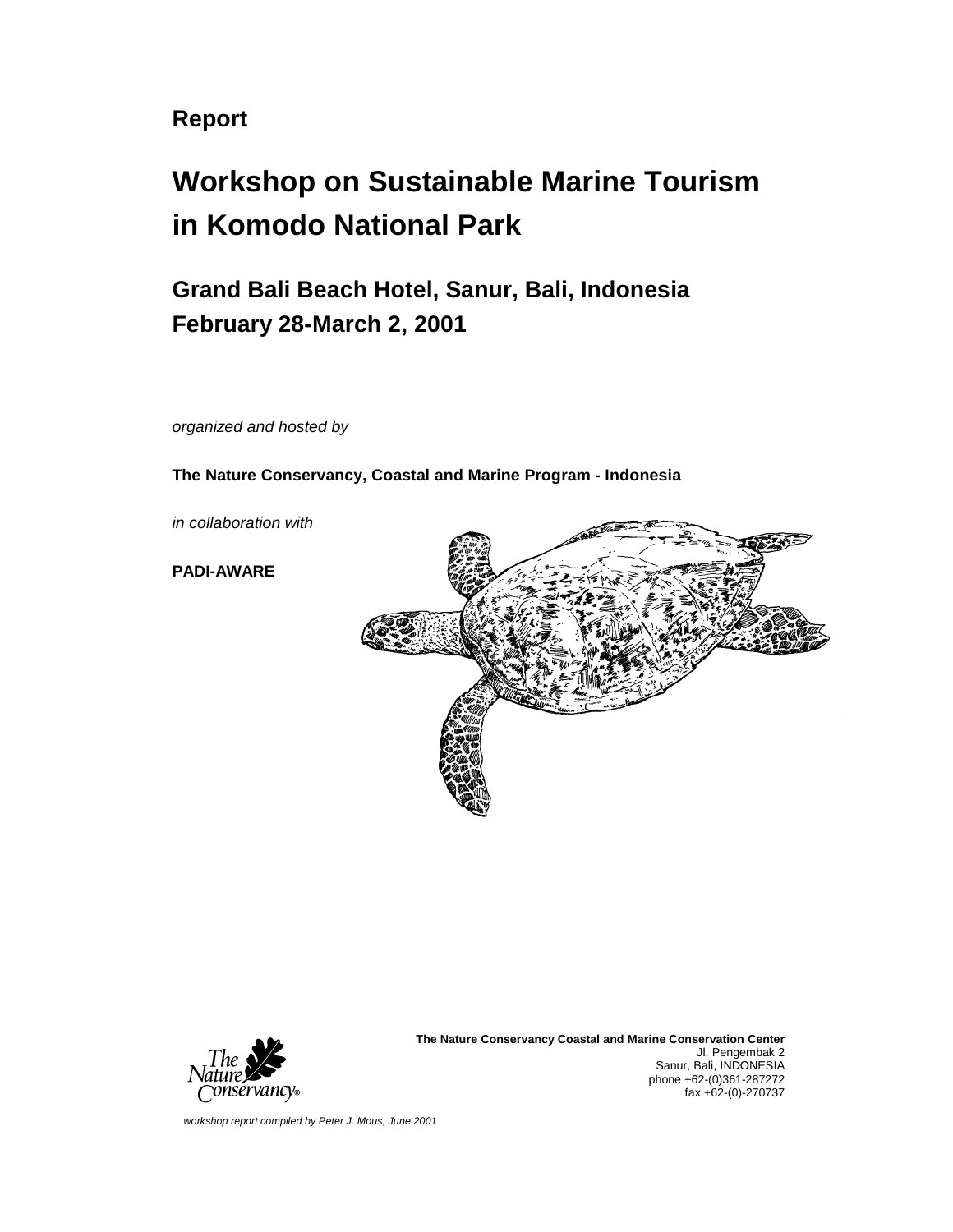*The mission of The Nature Conservancy is to preserve plants, animals and natural communities that represent the diversity of life on Earth by protecting the lands and waters they need to survive.* 

*To date the Conservancy and its members have been responsible for the protection of more than 10 million acres in the United States of America and Canada. It has helped likeminded partner organizations to preserve millions of acres in Latin America, the Caribbean, the Pacific and Asia. While some Conservancy-acquired areas are sold to other conservation groups, both public and private, the Conservancy owns more than 1,600 preserves- the largest private system of nature sanctuaries in the world.* 

*Drawn by Indonesia's biological richness and its imminent danger, the Conservancy opened an office in Jakarta in 1991. The first target was to protect Lore Lindu National Park (Sulawesi). In 1995, the Conservancy started the Komodo project. The aim of this project is to help the authorities of Komodo National Park to protect the marine area around the Komodo Islands. The Conservancy has a long-term commitment to the protection of the marine biodiversity of Komodo National Park.* 



*This workshop was supported by PADI-AWARE, USAID, The David and Lucile Packard Foundation, Keindanren Nature Conservation Fund and Sekisui Chemical Co., LTD.*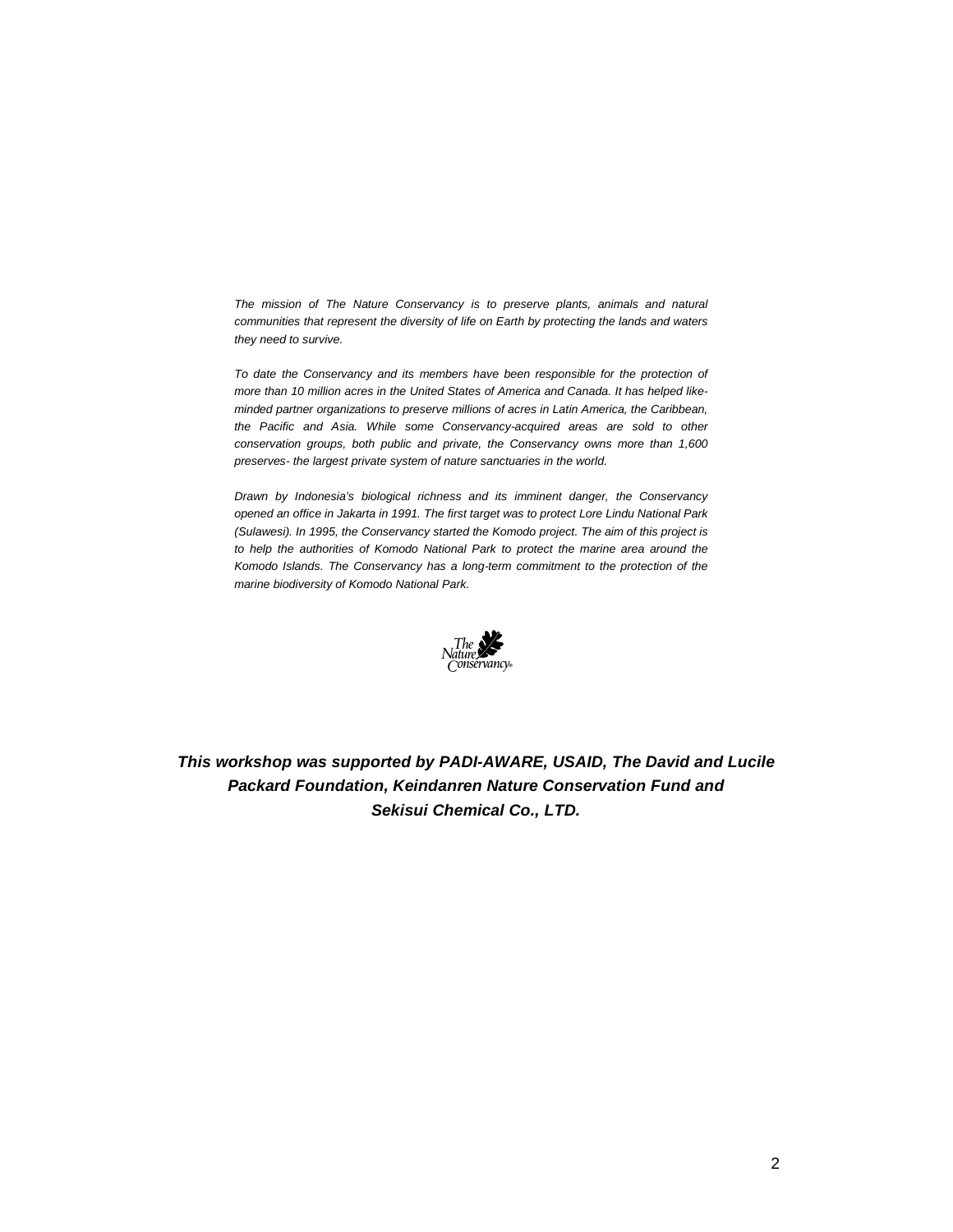#### TABLE OF CONTENTS

| 3 Outline of the seminar 'Marine Resource Management for Dive Professionals'  6 |  |
|---------------------------------------------------------------------------------|--|
|                                                                                 |  |
|                                                                                 |  |
|                                                                                 |  |
| 3.4 Marine resource management: the dive industry's perspective  8              |  |
|                                                                                 |  |
|                                                                                 |  |
|                                                                                 |  |
| 3.4.4 Purposes and management tools of marine protected areas 11                |  |
|                                                                                 |  |
|                                                                                 |  |
|                                                                                 |  |
| 4.1 Tourism management and financing of Park management 16                      |  |
|                                                                                 |  |
|                                                                                 |  |
|                                                                                 |  |
|                                                                                 |  |
|                                                                                 |  |
| 4.7 Involving the local communities in the marine tourism industry 19           |  |
|                                                                                 |  |
|                                                                                 |  |
|                                                                                 |  |
|                                                                                 |  |
|                                                                                 |  |
|                                                                                 |  |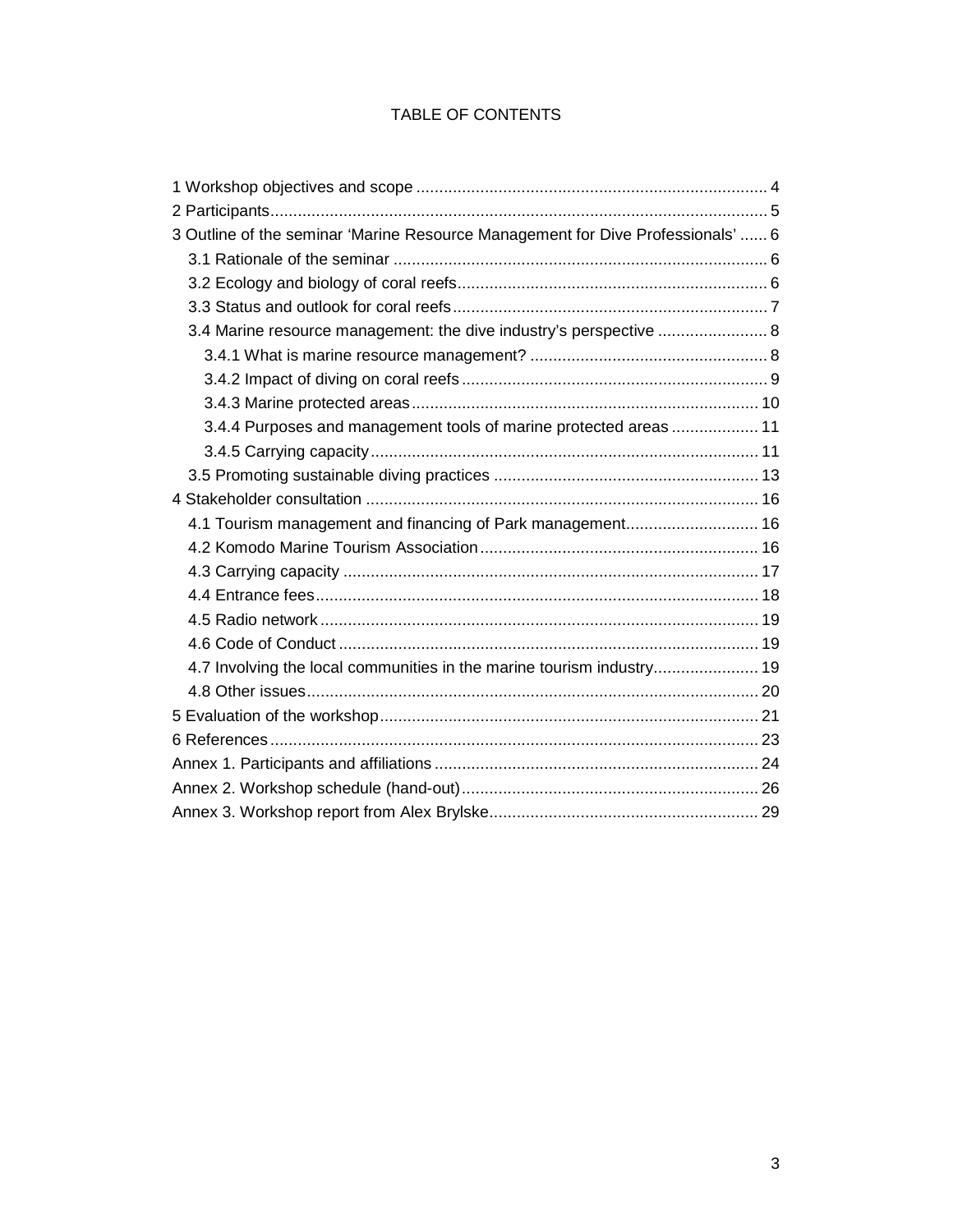#### 1 WORKSHOP OBJECTIVES AND SCOPE

The objective of this three-day workshop was to obtain inputs from dive operators on dive tourism management of Komodo National Park. During the first two days Dr Alex Brylske of PADI-AWARE facilitated the seminar 'Marine Resource Management for Dive Professionals', explaining coral reef ecology, and coral reef conservation in relation to the dive industry. Developed to increase interpretive skills of dive professionals, the purpose of the two-day seminar in the framework of this workshop was to create a common understanding on coral reef ecology and conservation among participants. Hence, the seminar formed the basis for the last day of the workshop: a stakeholder consultation on if and how dive tourism in the Park should be managed.

During the workshop it became clear that many issues, such as anchoring regulations and payment of Park entrance fees, are not only relevant for dive operators, but also for cruise vessel operators and other marine tourism operators (sea kayaking, yachting). Though the focus of this workshop was on dive tourism, participants felt that Park management should take into consideration all marine tourism uses, especially since many operators offer a range of products, varying from dragon-watching to SCUBA diving. The participants take into consideration all facets of marine tourism management during the stakeholder consultation of the third day. Other aspects of marine protected area management (e.g., fishery management, enforcement of the ban on blast fishing, alternative livelihood project) were beyond the scope of this workshop.

See Annex I for the workshop schedule.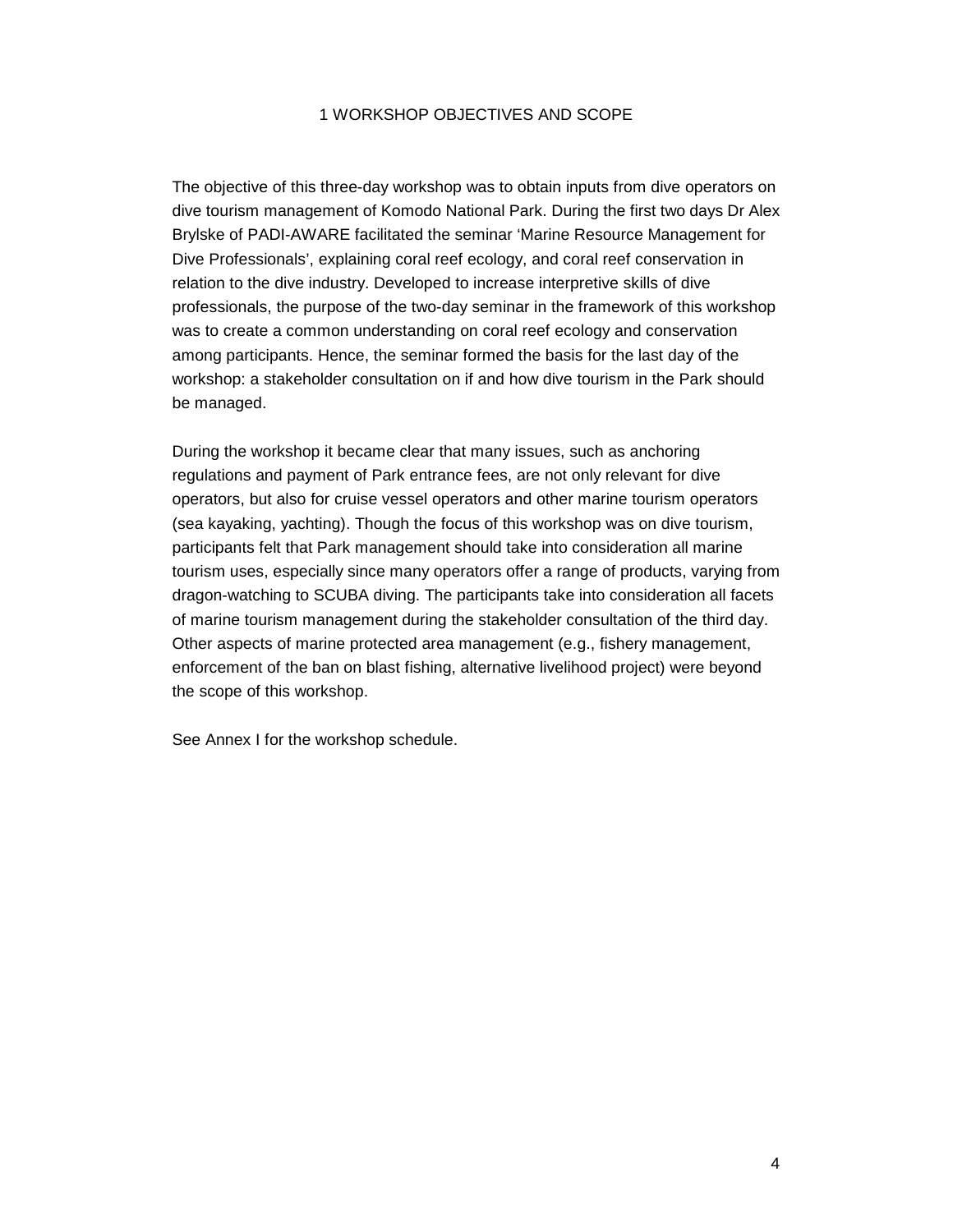#### 2 PARTICIPANTS

Participants comprised representatives from the tourism industry (35 persons), Indonesian government (Park authority, 3 persons), and from NGOs (3 persons, excluding The Nature Conservancy) (Annex 1). The target group, representatives from the tourism industry, differed in their dependency on Komodo, nationality, market, volume and product as listed below.

- *Dependency on Komodo*: operators based in Labuan Bajo or Bima; regional dive operators who have Komodo in their portfolio of destinations (mostly based in Sulawesi or Bali); international dive operators; operators with an interest in responsible marine tourism in general rather than in Komodo specifically.
- *Nationality of operator*: Indonesian or expatriate.
- *Market*: day-trip or live-aboard, from backpacker to luxury tourism
- *Volume or capacity*: number of tourists, number / size of vessels
- *Product*: cruising, dragon-watching and hiking, SCUBA diving, snorkeling, sea kayaking, yachting.

This diversity within the target group implicated that interests vary and that the scope to get consensus on management recommendations was limited. Nevertheless, operators unanimously agreed that marine tourism in Komodo should be regulated, that the number of tourists visiting Komodo should be limited to safeguard the quality of the product, and that there was scope to increase visitors fees for financing Park management (see section 4).

Representatives from the Indonesian government were invited to provide direct feedback on management regulations recommended by the operators. Representatives from environmental NGOs (i.e. The Nature Conservancy and WWF-Wallacea) functioned as resource persons, mainly providing inputs on conservation management of coral reefs in Komodo and in the rest of Indonesia.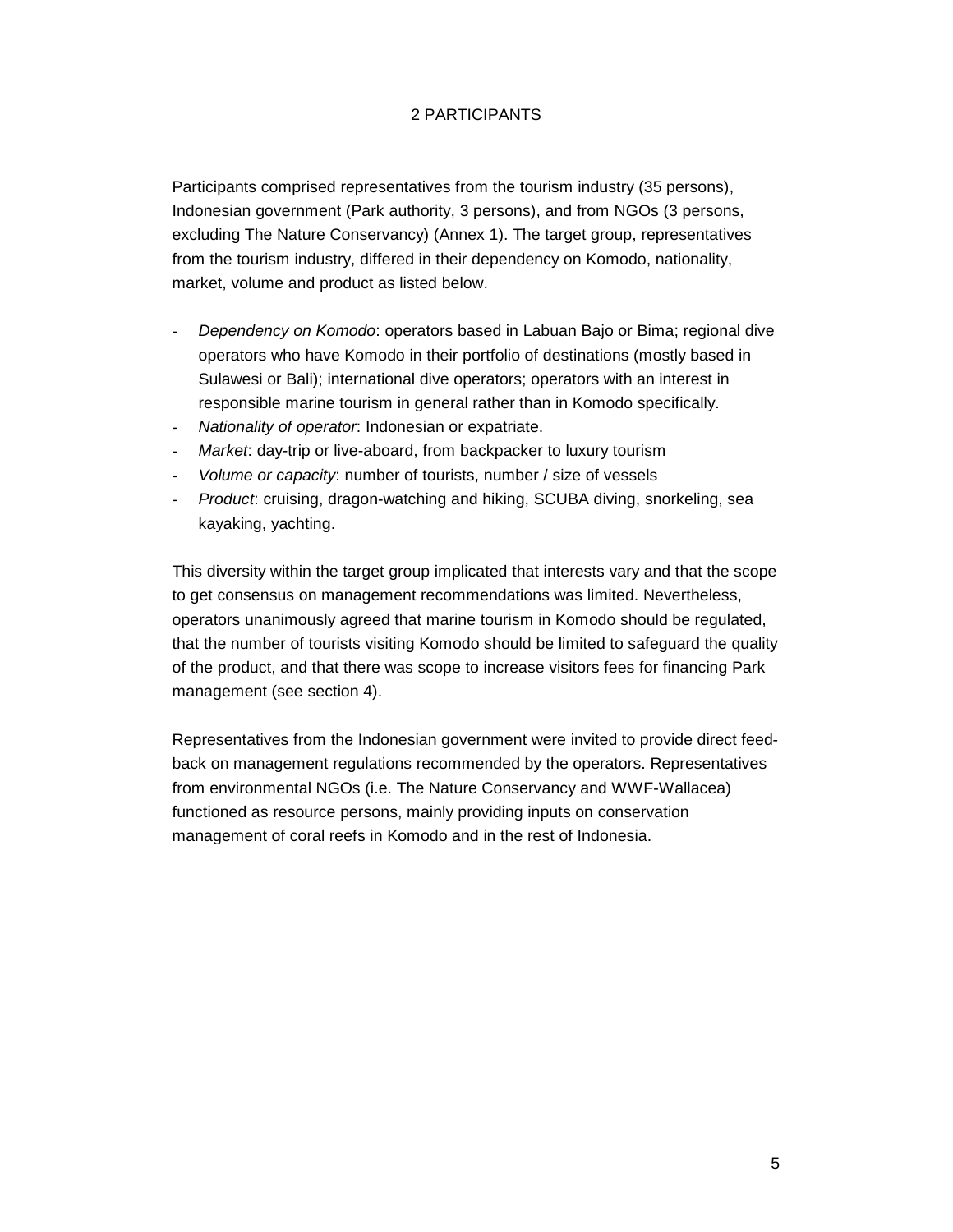#### 3 OUTLINE OF THE SEMINAR 'MARINE RESOURCE MANAGEMENT FOR DIVE PROFESSIONALS'

#### **3.1 Rationale of the seminar**

The seminar was developed because present-day travelers do not only want to relax, they also want to understand the culture and nature of the area they visit. Therefore, the role of interpreters is getting more important. Dive guides and operators, willingly or unwillingly, have this interpretive role. However, they do not always have the knowledge to provide an interpretive experience that goes beyond pointing out species. This seminar aims to enhance interpretive skills of dive professionals.

Furthermore, environmentalism already is and will continue to be a defining theme in the next century. As there's no such thing as "non-consumptive" tourism, dive tourism too will be under the scrutiny of both resource managers and divers. Divers are demanding that professionals become environmentally responsible. Resource managers are making decisions that will impact livelihoods of dive operators, and these decisions are often made without knowledge or input from dive operators. Therefore, dive operators should be informed on issues relating to coral reef conservation in general, and on responsible dive tourism management in particular. This seminar gives an overview of the status of coral reefs throughout the world, on threats to these coral reefs, and how dive tourism can be both part of the problem and part of the solution.

The seminar consists of four units:

- ecology and biology of coral reefs,
- status and outlook for coral reefs,
- marine resource management: the dive industry's perspective,
- promoting sustainable diving practices.

Each of the units is summarized below.

#### **3.2 Ecology and biology of coral reefs**

In this unit, the emphasis is on ecology (how reef organisms coexist) rather than on taxonomy (species determination). Ecological concepts have global meaning, whereas species knowledge is only applicable to the area visited. Furthermore, ecological concepts are often are more rewarding for divers to learn about than taxonomy.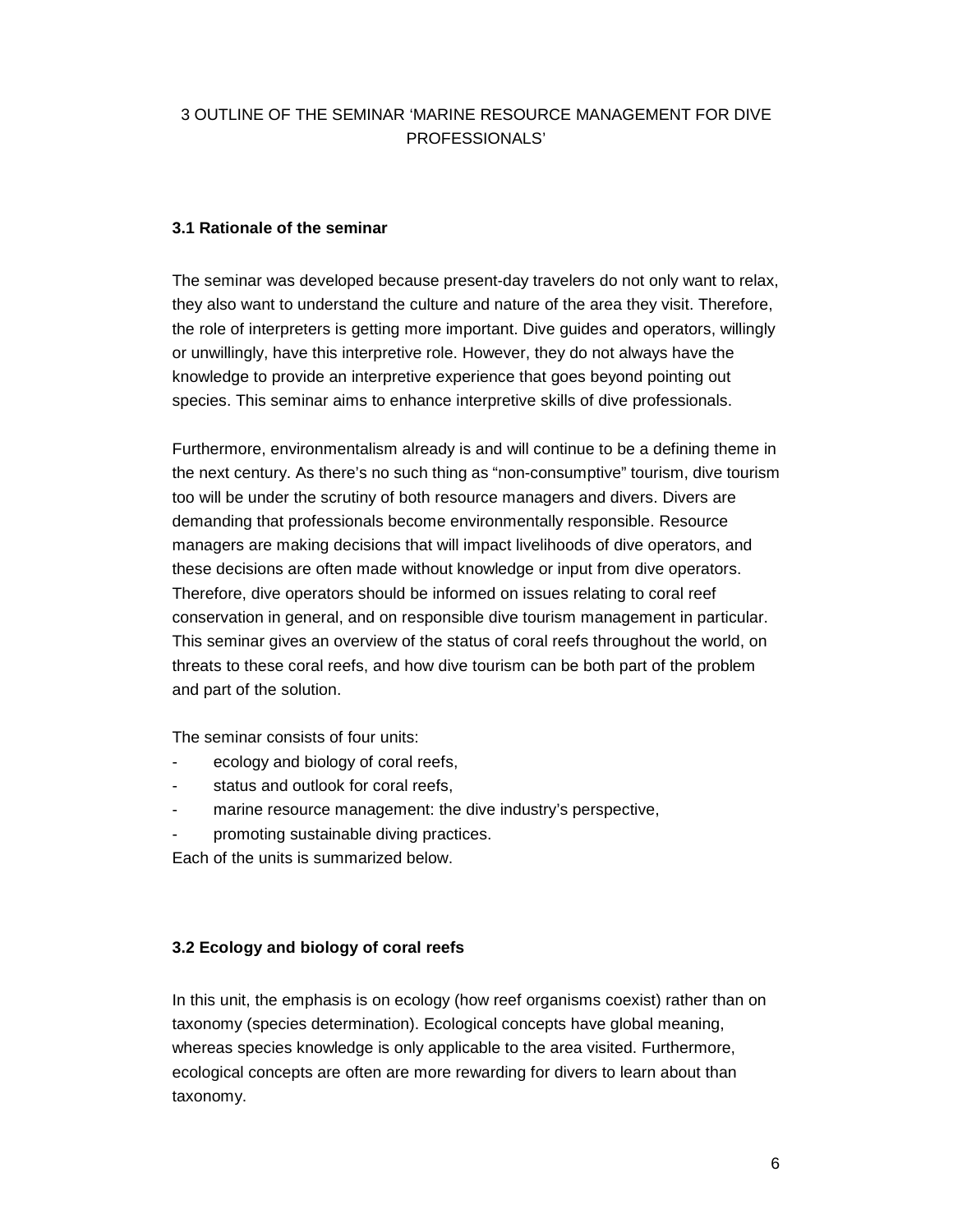#### Ecological concepts that were explained are listed below:

- importance of abundance and distribution of species
- primary production
- photosynthesis
- consumption
- respiration
- food pyramid
- energy flows
- food webs
- nutrients
- parasitism
- commensalism
- mutualism.
- organization of corals (colonies, symbiosis with zooxanthellae).
- coral biology (anatomy, reproduction modes).
- importance of coral reefs (biodiversity, fishery, coastal protection, bio-prospecting for new drugs, tourism)
- importance of biodiversity (resilience to loss of species)
- formation of coral reefs ('Darwin's subsidence theory, Daly's glacial control theory). types of reefs (fringing, barrier, atoll).
- determinants for coral growth (temperature, depth / light, salinity, turbidity, wave action, substrate, nutrients)
- zoning or sub-habitats in coral reefs (back reef, reef crest, fore reef)
- moderate natural disturbance as a source of reef biodiversity
- distribution of coral reefs
- differences between Atlantic and Indo-Pacific reefs
- biological production of coral reefs, limited scope for extractive uses (fishery). competition among corals species
- predation on corals (crown-of-thorns)
- grazing on algae
- fixation of calcium and carbonate
- reef structure and components
- coral fish: ecology, coloration, cleaning behavior, day-night patterns, feeding in relation to anatomy.
- major 'guilds' in coral fish: herbivores, carnivores, benthivores, planktivores
- toxic and venomous fish
- ecosystems associated with coral reefs: mangroves and sea grass beds
- function of mangroves and sea grass beds in relation to coral reefs.

#### **3.3 Status and outlook for coral reefs**

This unit provides a global overview of coral reef degradation and its causes. In 1996, it was estimated that 10% of coral reefs (35 million acres) are beyond recovery, and that 70% could be dead by 2050. The assessment of 2000 is even more pessimistic: 25% of reefs are beyond recovery, whereas most of remaining reefs could be dead by 2020.

Causes of coral reef degradation are:

- detrimental land-based activities (deforestation, mining, over-grazing, poor land-use practice),
- eutrophication and pollution,
- coastal development,
- over-fishing,
- blast fishing, cyanide fishing, and other destructive techniques,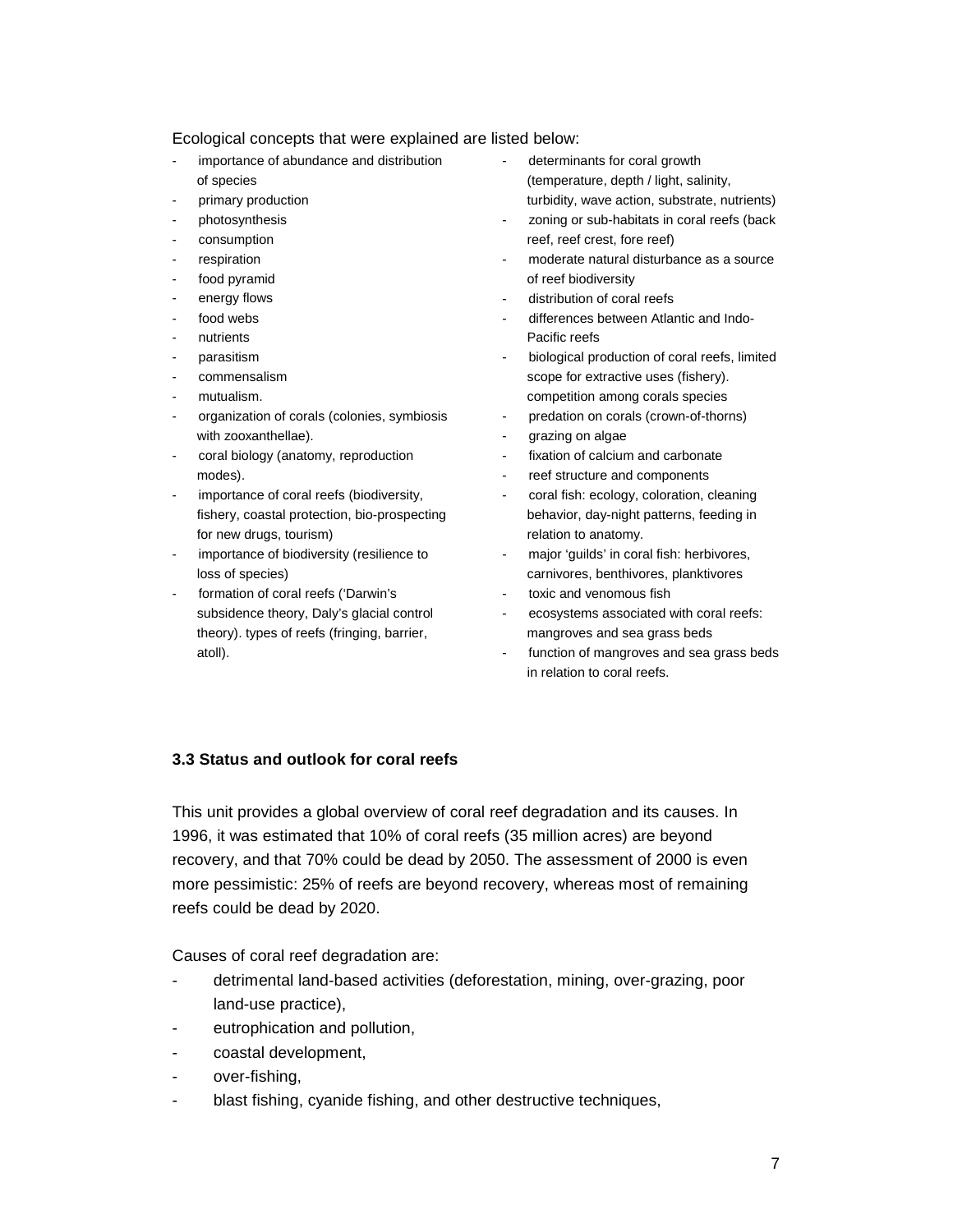- coral mining,
- coral collection and aquarium trade (fish, corals and other invertebrates),
- global threats (thinning of ozone layer, global warming, overpopulation),
- tourism (direct and indirect damage).

There are also natural stresses on coral reefs, but these are more complex and less well understood.

Strategies for coral reef conservation are:

- integrated coastal zone management and community-based management, sustainable development,
- development of Marine Protected Area's
- improving management by furthering better communication between resource managers, users, and scientists.

#### **3.4 Marine resource management: the dive industry's perspective**

#### *3.4.1 What is marine resource management?*

Marine resource management is an eclectic, science-based field where ecology, social sciences, political sciences, policy-making, community organization, law enforcement, and education constitute a system that promotes the preservation of natural resources in the marine zone. The term 'marine resource management' is actually a misnomer, since only the behavior of people can be managed, not the natural resource itself.

Dive tourism management is one aspect of marine resource management. The impact of marine tourism on coral reefs would be inconsequential if

- tourism would be managed properly, accounting for the number and nature of tourists' visits.
- appropriate tourist behavior would be encouraged.
- capacity and quality of waste disposal systems and sewage systems is sufficient to maintain high water quality in tourist areas, so that coral reefs can recover from any damage.

The reality is that large numbers of poorly managed visitors have led to extensive physical damage, sewage pollution, and degraded water quality so that most reefs cannot recover from other stresses.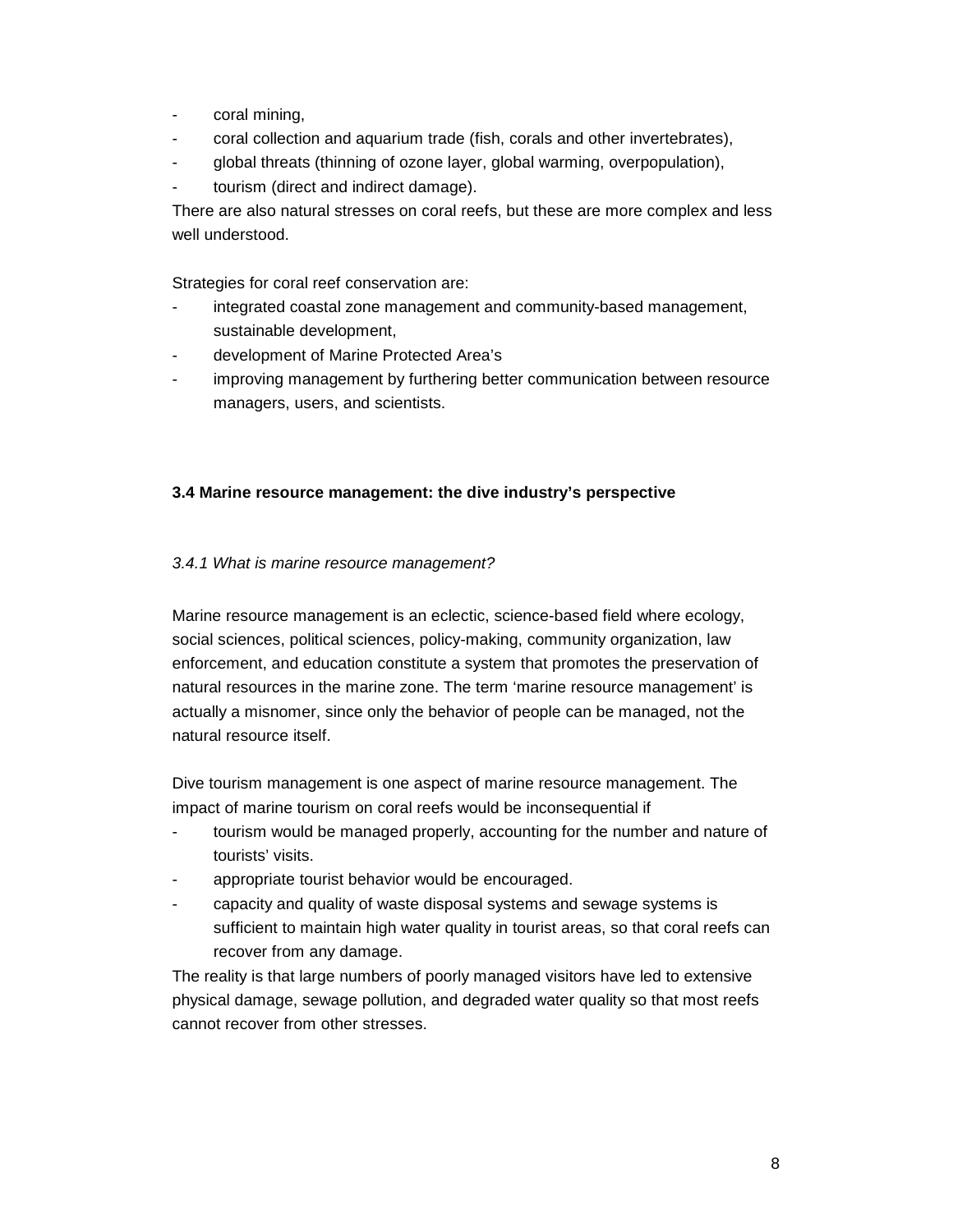#### *3.4.2 Impact of diving on coral reefs*

Studies show that divers can have a significant negative impact on coral reefs within those relatively limited areas where diving is especially popular. Fortunately, divers, and especially dive professionals, can also easily do something about this damage. Most studies to date indicate that, at present levels, divers don't appear to be causing damage so extensive that it compromises ecological function, but can quickly degrade the "amenity value" of a reef. Hawkins et al. (1999), however, has shown that diving may change the natural character of a reef even where direct damage through breakage of corals is minimal.

Some studies show that coral species composition between dived areas and nondived areas differed although levels of coral cover not significantly different. The proportion of old, slow growing massive corals was lower and 'weedy, opportunistic' branching corals had taken their place. It remains uncertain whether this changes is due to diver contact (abrasion) or other stresses.

Divers intentionally or inadvertently touch corals an average of 10 times per dive. Unintentional damage from fins is the primary culprit (thus branching corals are most susceptible to diver damage). The vast majority of damage is caused by very small minority of divers. Rouphael & Inglis (1997) observed that 84% of divers caused no damage whatsoever, while a mere 4% of divers accounted for over 70% of the damage. Poor buoyancy is the single biggest factor in why divers impact reefs. This suggests that dive guides should be very careful with site selection in relation to diver skill and activity. Divers wearing gloves touch the reef more those who do not wear them, and women touch the reef far less than men. A study on diver behavior in the Florida Keys (Talge 1989) shows that 4% to 6 % of all corals on a popular reef (Looe Key) were touched during a typical week, and that 90% of all divers make at least one contact with the bottom (65 percent with hard corals), with the average being 8 contacts. Roberts & Hawkins conclude from their studies conducted during 1992-95 in the Caribbean and Red Sea that diver damage reaches a visible level very quickly, but stabilizes at that level, if visitation remains constant. They also showed that divers can degrade a reef's aesthetic quality, which greatly affects the quality of an underwater experience.

The relationship between diver's experience and bottom contact is complex. Harriott, Davis & Banks (1997) found no correlation between touching and experience, remarking: "It seemed that inexperienced divers generally had poor buoyancy and finning control, but were more cautious about approaching the bottom, while more experienced divers spent more time exploring close to the terrain and bumping it as a result." Also, Rouphael & Inglis (1995) found that experienced divers (more than 100 dives) were just as likely to make contact with corals as their novice counterparts.

9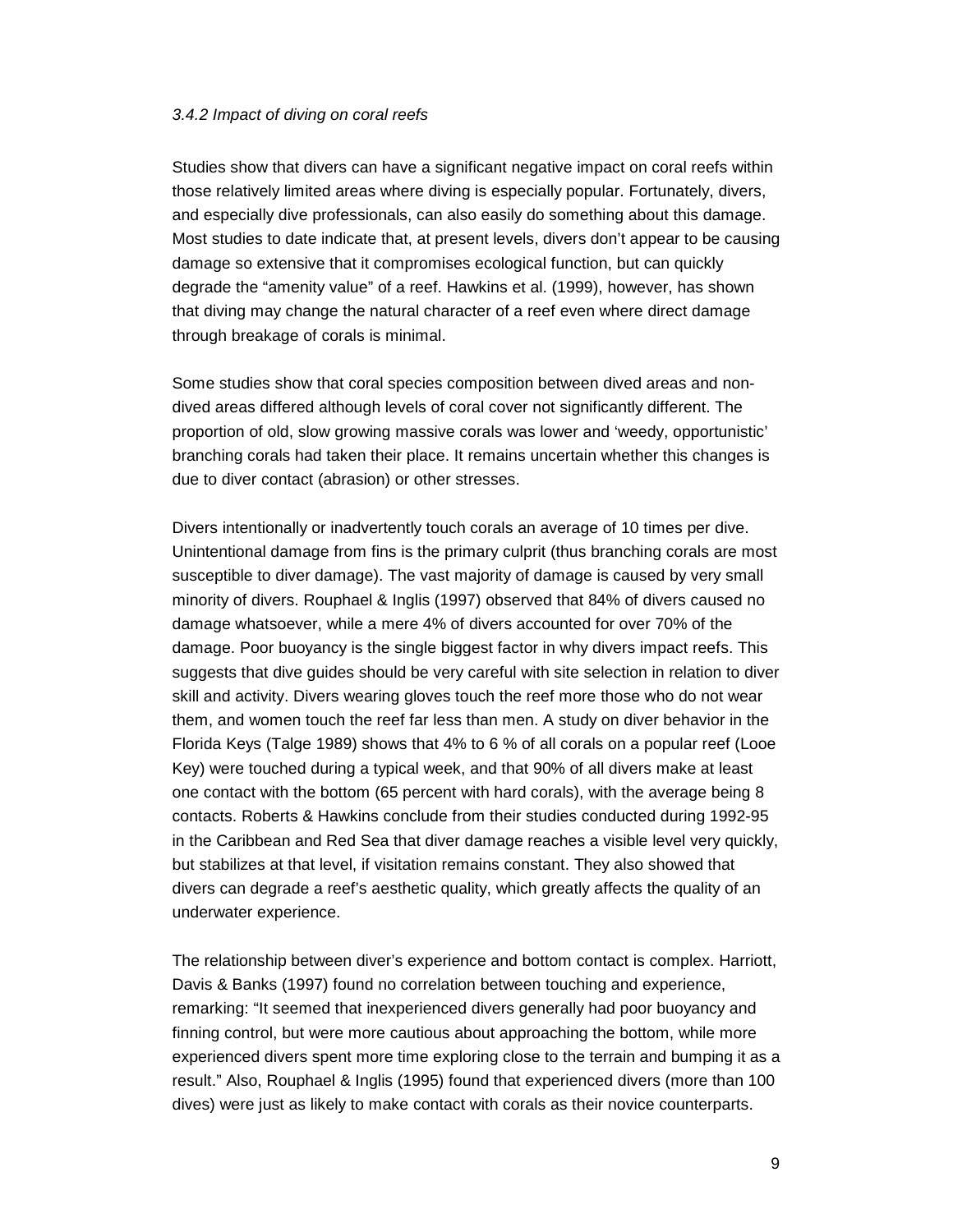Townsend (2000) showed that more experienced divers touched less than novices; but also complete beginners (students) touched less than those with 1-10 dives. Medio (1995 & 1997) and Davis & Harriott (1995) found a significant correlation between lack of experience and likelihood to contact the substrate.

There is no consensus between studies on the damage caused by underwater photographers, who are often blamed for damaging reefs in pursuit of the perfect shot. Rouphael & Inglis (1997) found no statistical difference between the number of contacts made by photographers as compared to non-photographers. In contrast, Medio (1995 & 1997) found that although underwater photographers represented only 15%-20% of his observed subjects, they accounted for 60%-70% of all damaging impacts.

The most significant diving-related damage to coral reefs is not caused by divers themselves, but from anchoring of boats that carry divers. Installing mooring buoys is one way to avoid anchoring damage. There is a Mooring Buoy Planning Guide available on-line (www.projectaware.com); this guide can also be obtained by contacting Project AWARE. Another way to avoid anchoring damage is to practice drift diving.

#### *3.4.3 Marine protected areas*

Divers are frequently confronted with marine protected areas, the most famous perhaps being Bonaire Marine Park and the Florida Keys. Komodo National Park, though established because of the terrestrial Komodo dragon, also qualifies as a marine protected area. The concept of a marine protected area is relatively new, explaining why only 15% of all protected areas are marine.

Marine and terrestrial protected areas have in common that they are mostly underfunded, probably because the cost of protection is relatively easily calculated whereas it is far more difficult to assign a monetary value to the benefits of environmental protection. Also, for both marine and terrestrial areas the 'protected' status may actually be detrimental if proper management is not in place (so-called 'paper parks', a well-known phenomenon in Indonesia). There are also differences between marine and terrestrial protected areas. Marine protected areas generally lack physical limits and barriers, and therefore exchange of organisms and nutrients between the marine protected area and its surroundings is potentially more important than exchange between adjacent terrestrial areas. Also, terrestrial protected areas are mostly lacking what is sometimes called the "third dimension" in marine areas: a high connectivity in the vertical direction.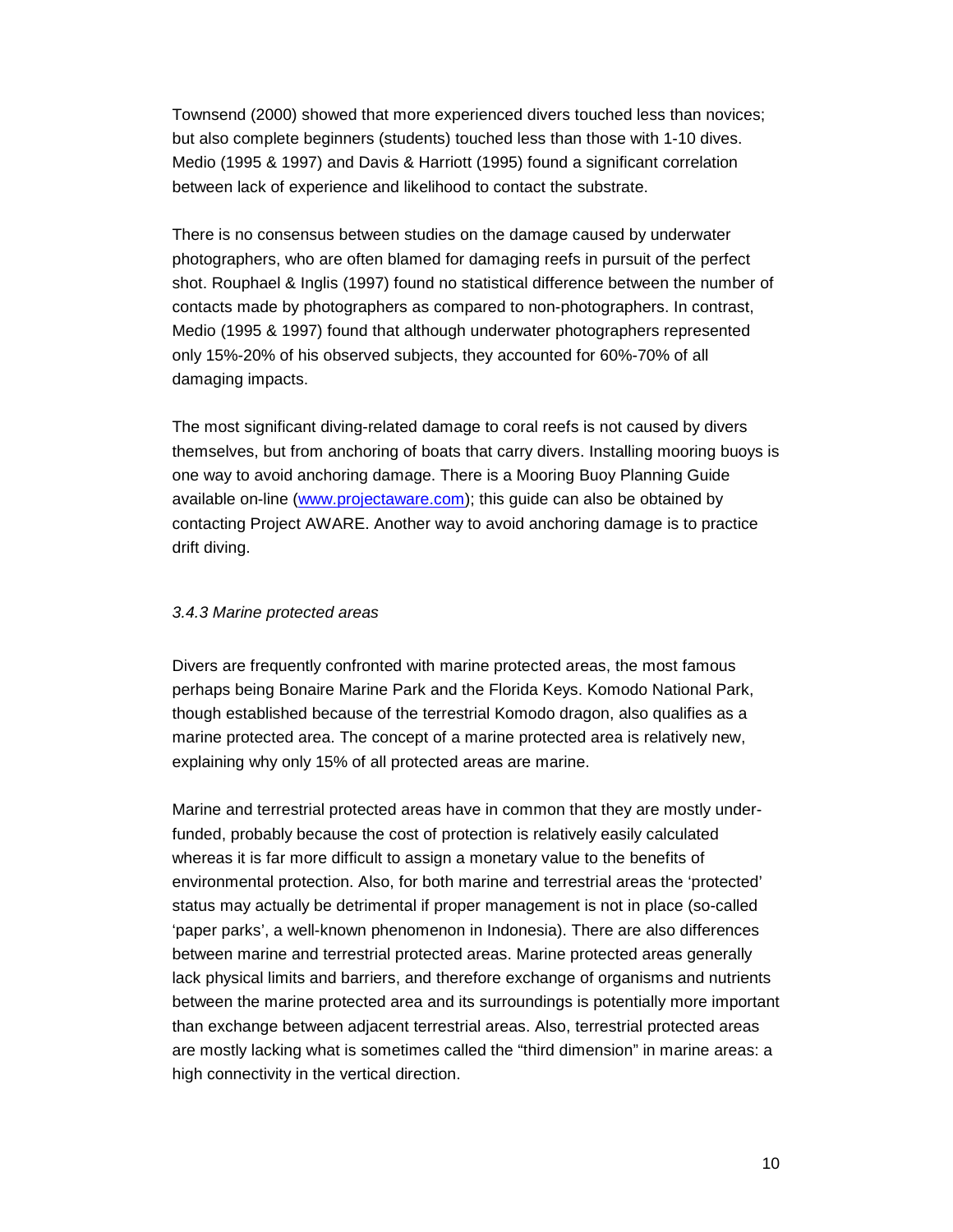#### *3.4.4 Purposes and management tools of marine protected areas*

Like terrestrial protected areas, their marine counterparts can serve many purposes:

- to maintain biodiversity and ecological health of an area
- to sustain recreational activities
- to protect economically important species
- to educate users of the value of the resource
- to preserve historical sites
- to allow research.

Depending on the purpose of the marine protected area, the manager will want to regulate resource use by applying a selection from the following management tools:

- permits and user fees
- periodic closure of sites
- declaring the protected area as a no-take reserve
- implement a zoning plan.
- deployment of moorings
- involvement of local communities in some aspect of marine protected area management
- implement an education and interpretation program.

The main challenge in managing a protected area is to ensure that the value of the area is retained while optimizing the accumulated benefit from various uses. This brings us to one of the core concepts in resource management: carrying capacity.

#### *3.4.5 Carrying capacity*

Carrying capacity is a concept from ecology, but it can be applied to many other fields. The ecological definition of carrying capacity is: The number of individual organisms the resources of a given area can support over a long time period. The concept can be explained with an example from cattle farming. A farmer can easily fit 1000 cows on one ha of grassland. However, if these cows are to live from the grass that grows on this one ha of land, it won't take very long until all grass is consumed and the cows start starving. This is because the biological production of grass is not nearly enough to withstand the grazing pressure of these 1000 cows –in other words, the grass just can't keep up with the cows. The farmer would have been better off reducing the number of cows to a level where grazing pressure is more or less equal to the biological production of grass. At this level, the amount of grass that is eaten by the cow per unit time is equal to the amount of grass that grows back per unit time. If the farmer finds that the carrying capacity of his one ha of land is too low to sustain his cows, he has the option to raise the carrying capacity by fertilizing and irrigating his land. After these enhancements, grass will grow faster, and hence the land can sustain ('carry') more cows.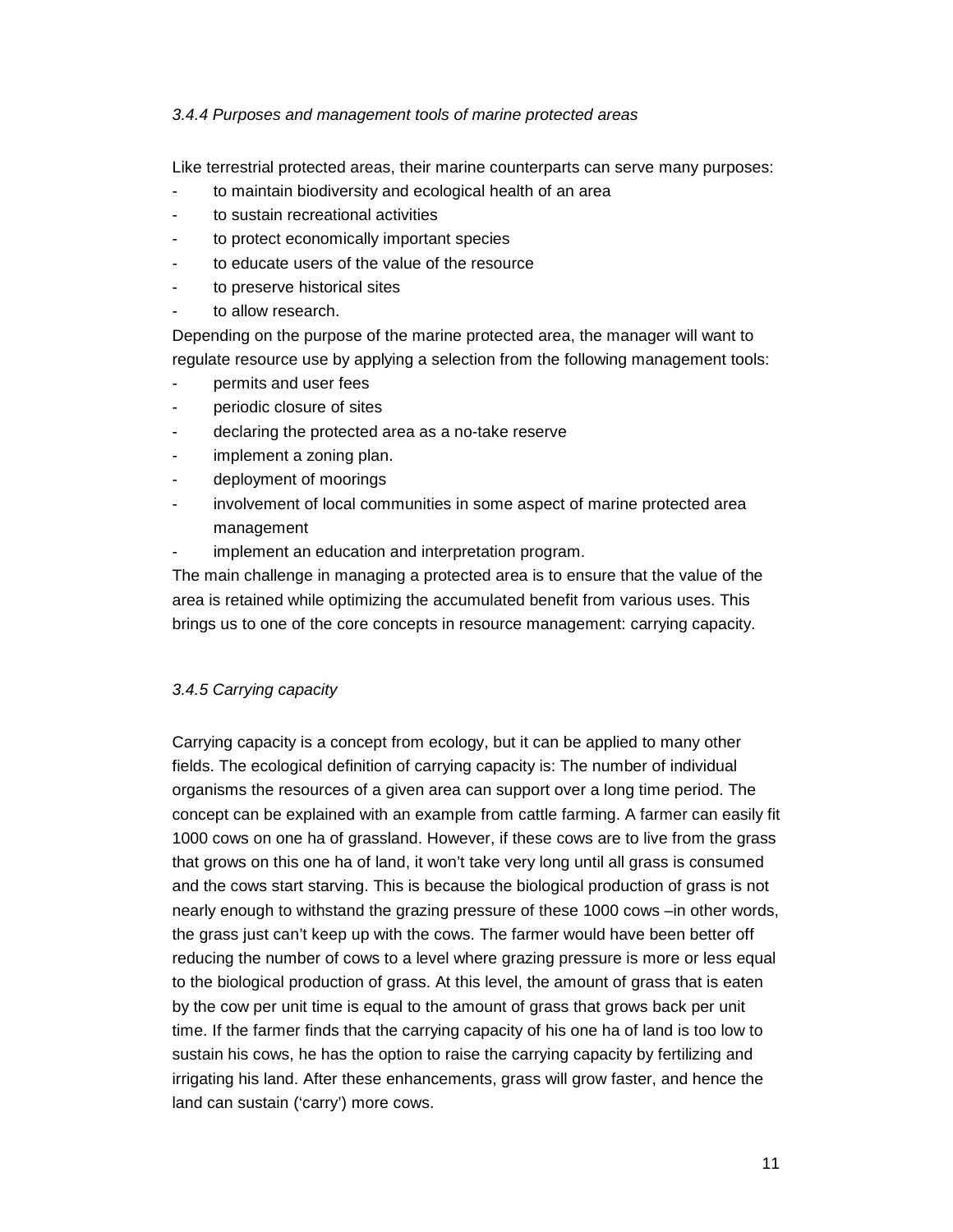In the framework of dive tourism management, carrying capacity can be defined as: the maximum number of people who can use a site without an unacceptable alteration in the physical environment, and without an unacceptable decline in the quality of the experience gained by the visitors. This definition already indicates that in the framework of the dive industry there are two types of carrying capacity (apart from the capacity to physically 'fit' a number of divers at a site): The first is a 'social' carrying capacity, or the amount of crowding divers will accept before seeking an alternative destination. The second one is 'ecological' carrying capacity, or the extent to which a site can be used before the reef starts to degrade or until disruption of ecological function occurs.

In studies on Bonaire, Dixon et al. (1993) and Hawkins (1996) both concluded that reefs may show signs of degrading when a use rate of somewhere around 6,000 divers per year is exceeded. But this number varies between reefs, as carrying capacity of a coral reef to sustain dive tourism is influenced by (see also Salm, Clark & Siirila 2000):

- resource quality (i.e., quality of the reef)
- composition of coral communities (i.e., presence of particularly vulnerable coral species)
- reef health, or the ability to recover from natural processes (storms, disease outbreaks, increased predation), direct human impacts (trampling/breakage, extractive activities) and indirect human impacts (pollution, siltation).
- physical limitations of dive sites (i.e., size and shape of the area)
- number of entry points per unit reef area
- number of suitable moorings per unit reef area
- presence of underwater trails and guided tours
- presence of special "high impact" areas
- presence alternative dive sites (artificial reefs, wrecks)
- type of diving activity
- level of diver experience
- level of public and diver's awareness
- behavior of other users
- enforcement of regulations.

A consistent conclusion from researchers is that education largely determines the level and nature of interaction with coral reefs, and one's attitude toward conservation. Dive briefings categorize under education, and dive briefings have been shown to positively affect behavior of divers. Therefore dive briefings help to increase the carrying capacity of reefs to sustain dive tourism. Medio (1996) shows that without briefing, divers made contact with the reef 8 times per dive, and 80% of those contacts were damaging (65% of all contacts were voluntary). After a short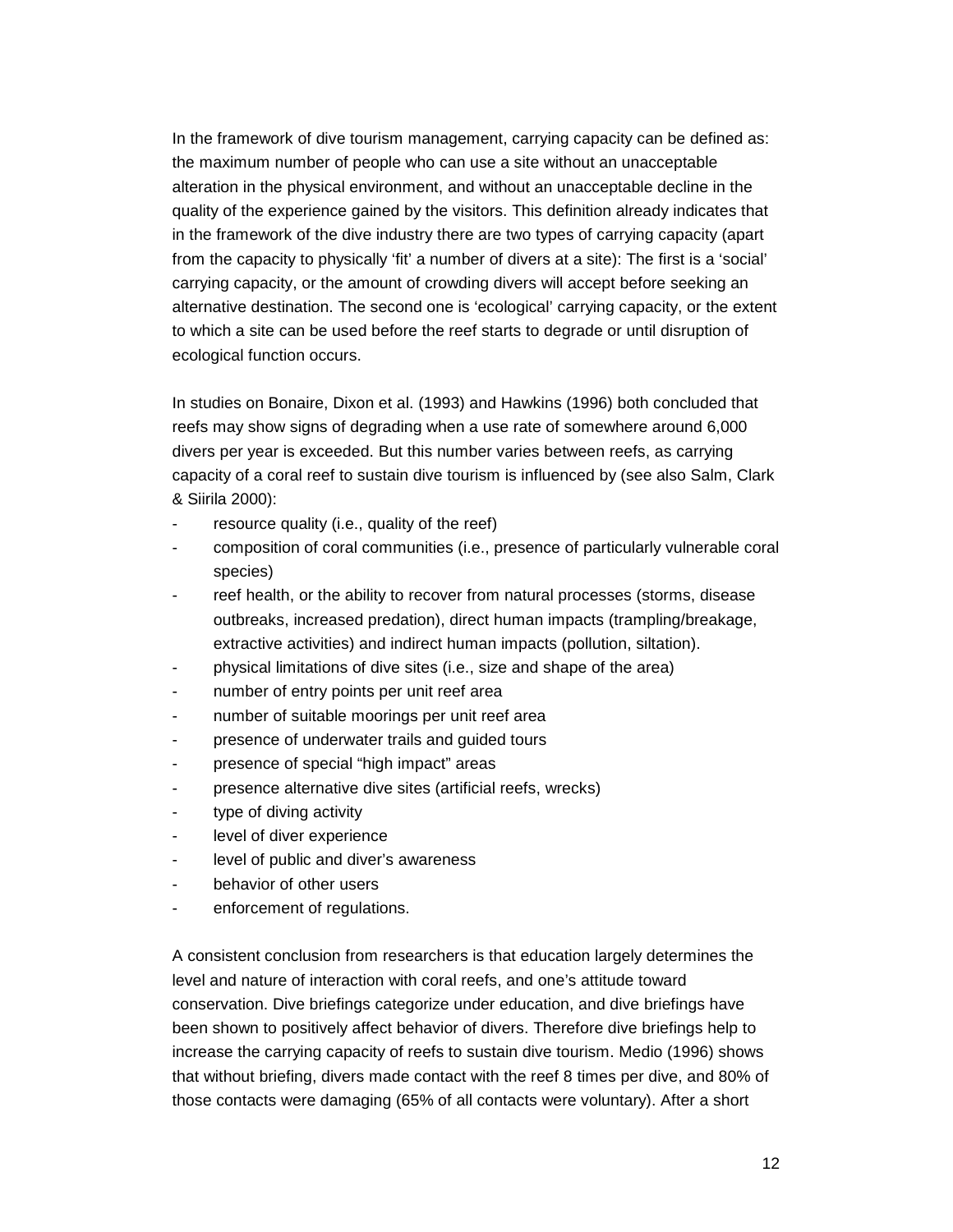briefing, contact fell to an average of only 1.5, with less than 30% of those damaging (20% of all contacts were voluntary). Townsend (2000) shows that a groups that went diving without a briefing had an average touch rate of 26 per dive, whereas groups that received an environmental briefing touched the reef on average only 7.8 times.

The positive effect of briefings on diver's behavior shows that dive professionals can fulfill an extremely important role to keep diver damage to reefs minimal. To make the most of this role, he or she has to realize that getting divers to change their behavior requires more than knowledge. Behavioral change requires having communicational tools and skills, and the dive professional has to create the opportunity to use them. Some pointers for effective briefings:

- Divers must be convinced that their (changed) behavior can make a difference
- Messages must be kept short
- Do not convey more than 5 points per briefing
- Use "cognitive dissonance" to inspire interest and re-thinking of opinions (particularly among experienced divers). An example of "cognitive dissonance" is 'even though reefs show an abundance of fish life, reefs cannot withstand fishing pressure'
- Use emotional appeal.

#### **3.5 Promoting sustainable diving practices**

Fundamental to instilling environmentalism among divers is to convey a new mindset to divers: once in the water, divers should be guests rather than customers. Guests change their behavior to accommodate the host, whereas customers do not. Likewise, divers should refrain from taking any action that impacts the reef. Guests respect and defer to their host and the local "culture" whereas customers demand service and accommodation. Likewise, divers should be passive in their behavior on the reef, rather than expect the reef community to accommodate any behavior because the dive was paid for.

One of the main attractions to diving is interaction with wildlife. However, interaction with wildlife can lead to reef degradation. Therefore, responsible diving requires that some guidelines are observed, the basic rule being that the diver, as a guest, should interact passively with the environment (the host). First of all, wildlife should not be harassed, even if the harassment (such as manta or turtle riding) does not lead to any visible damage. Harassment always implicates that the animal gets stressed, and that it will have to use part of its reserves to cope with the harassment. As most animals have tight "energy budgets", and as most animals go through periods when they are only barely coping with survival in the wild, any added stresses may prove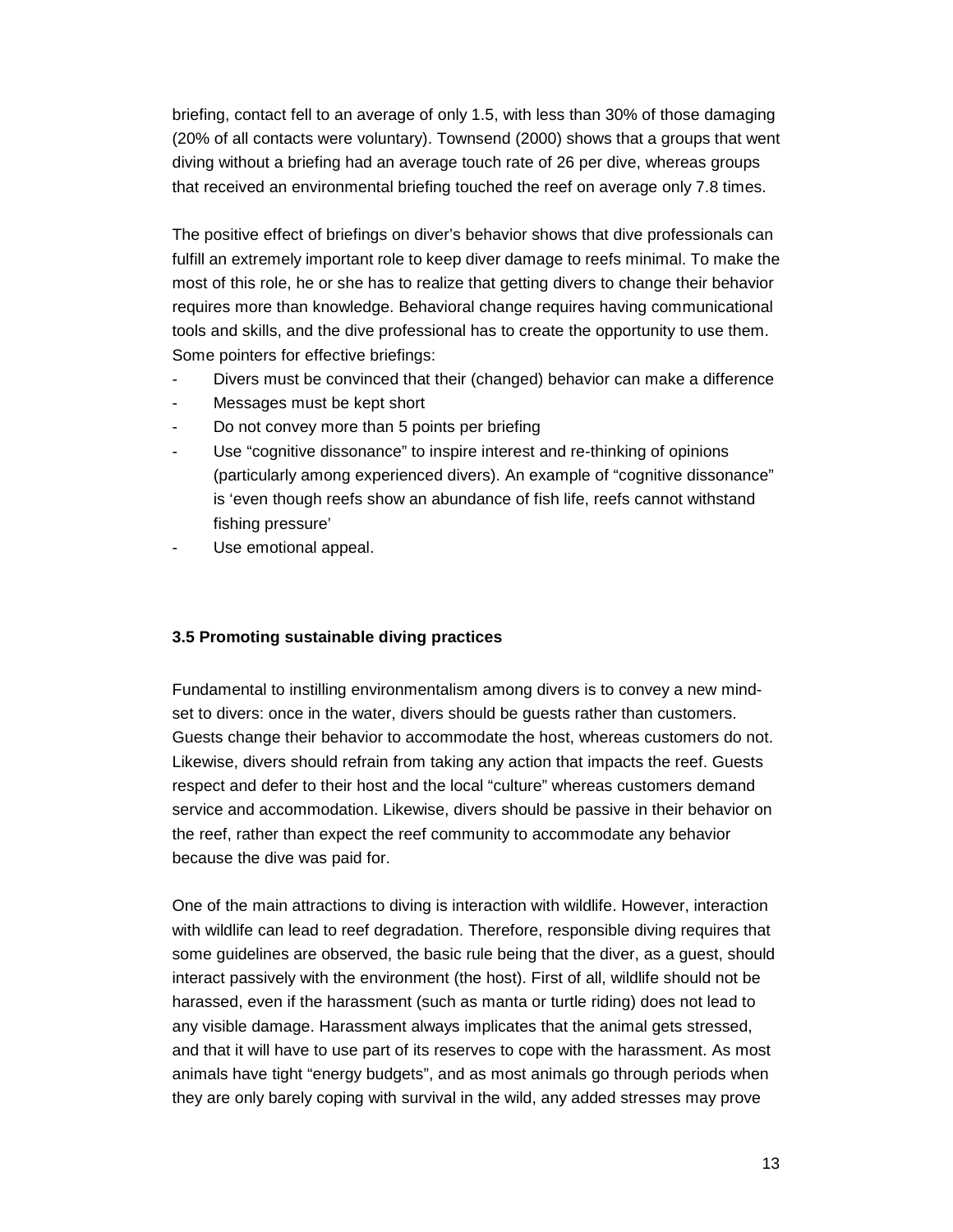fatal. Divers should not touch wildlife, also because it is sometimes difficult to assess if touching will do damage to the animal or not, and divers should back off if the animal shows any signs of stress or avoidance. Divers should never elicit defensive reactions, such as getting a blowfish to pump itself up. Divers should not take pictures of inappropriate behavior toward wildlife (such as shots of a diver riding a manta), as this may encourage this type of behavior with other divers (especially novices). Finally, fish feeding should be discouraged, as this may upset the ecological balance of the reef. Active interaction with wildlife is only appropriate if:

- the interaction is a free choice of the animal
- natural behaviors are not altered
- the experience is for more than pure entertainment.

To encourage low-impact diving, the dive professional should:

- offer knowledge as required, keeping in mind that false information is worse than no information at all
- increase understanding of the reef by emphasizing that everything is part of an interconnected ecosystem, by addressing the relationship between form and function of animals, and by encouraging marine life identification
- encourage divers to descend over sand patches rather than directly over the reef
- remind divers to pay attention during descent
- remain in sand channels rather than swimming over the reef when guiding divers on reef tours,
- caution divers to stay clear of the bottom to avoid stirring up of sediments by diver's fins
- take poor conditions into account not only for the sake of safety, but for environmental impact.
- encourage streamlining of the divers personal equipment
- evaluate dive site selection with consideration to divers' skill levels
- consider drift diving if there are no or too few mooring buoys
- give a special reminder about low-impact diving to photographers.
- encourage the "magic meter" (i.e., ask divers to stay clear of the reef by at least one meter)
- select sites and mooring placements in consideration of the first "terrible 10 minutes", as the diver is especially likely to touch the reef during the first 10 minutes of the dive when he or she is still getting adjusted to the new surroundings
- assist divers with weighting and buoyancy control skills.

To decrease involuntary contacts with the reef, the dive professional should give particular attention to teaching buoyancy control and swimming skills. Both buoyancy control and swimming skills should be taught as early as possible in the curriculum,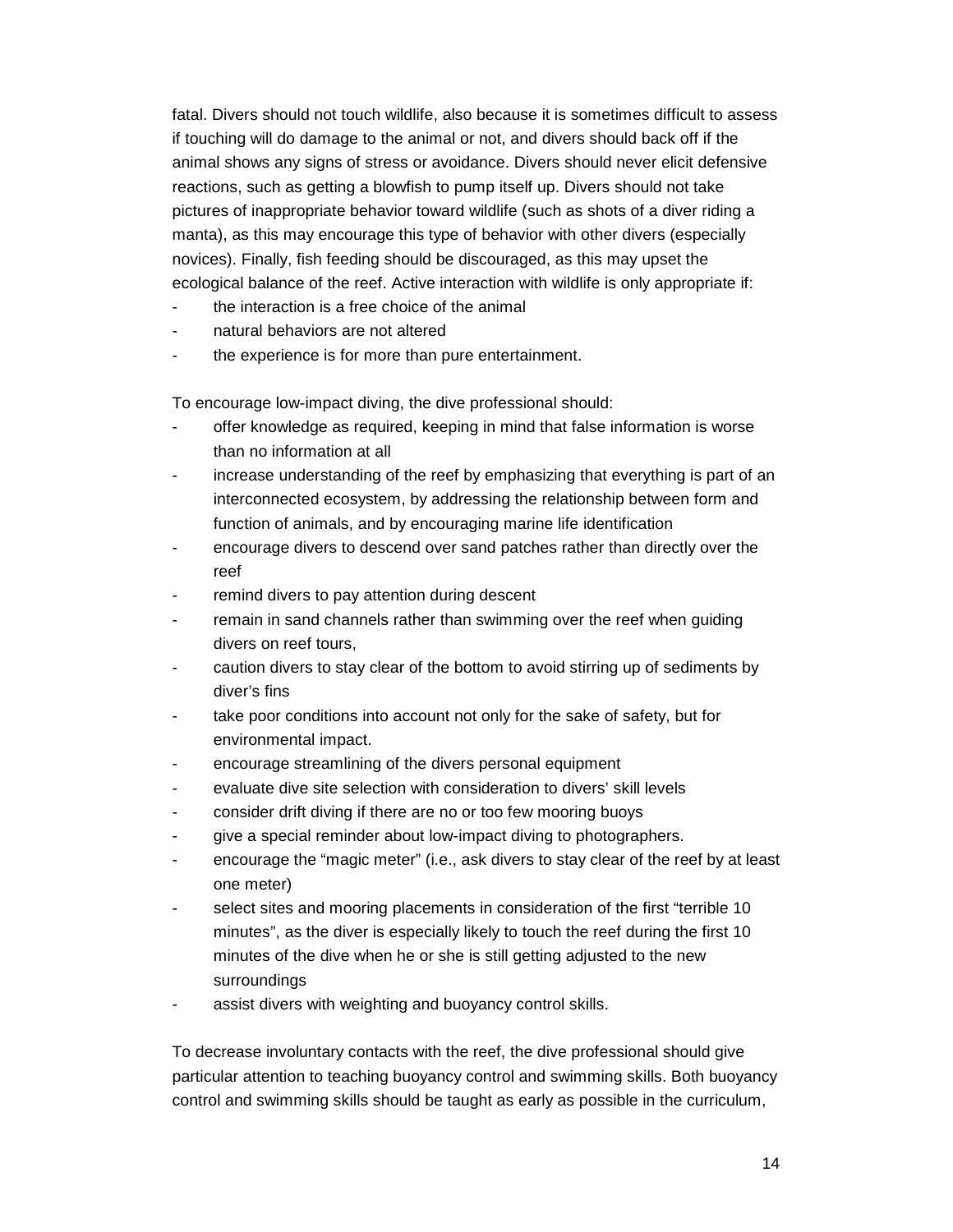and buoyancy control should be part of every practical session. Here are some pointers that should conveyed to students during dive classes:

- Buoyancy control basically depends on the interaction between weight, BCD characteristics and breathing, where weight distribution is as important as amount worn
- Consequences of diving over or under-weighted should be discussed
- Divers should stay current on buoyancy control technology (educational aids, training programs such as PADI's Peak Performance Buoyancy®, new types of BCD's)
- Ankle weights should be discouraged
- The skill 'horizontal hovering' should be part of the training curriculum
- Use peer-teaching
- Develop fin awareness ("stop & tuck") to minimize fins hitting the reef
- Teach "hand sculling" for close-in maneuvering.

There are ways that divers can help with marine conservation, thus changing diving from a 'low-impact' activity to a 'positive-impact' activity. Divers, after some training, can be involved in marine conservation by removing trash and lost or discarded fishing gear. They can join a monitoring or research group (R.E.E.F., RECON, Reef Check, Reef Keeper), and they can report impacts or disease outbreaks to authorities. They can become an advocate for coral reefs, either directly or by supporting organizations committed to reef conservation.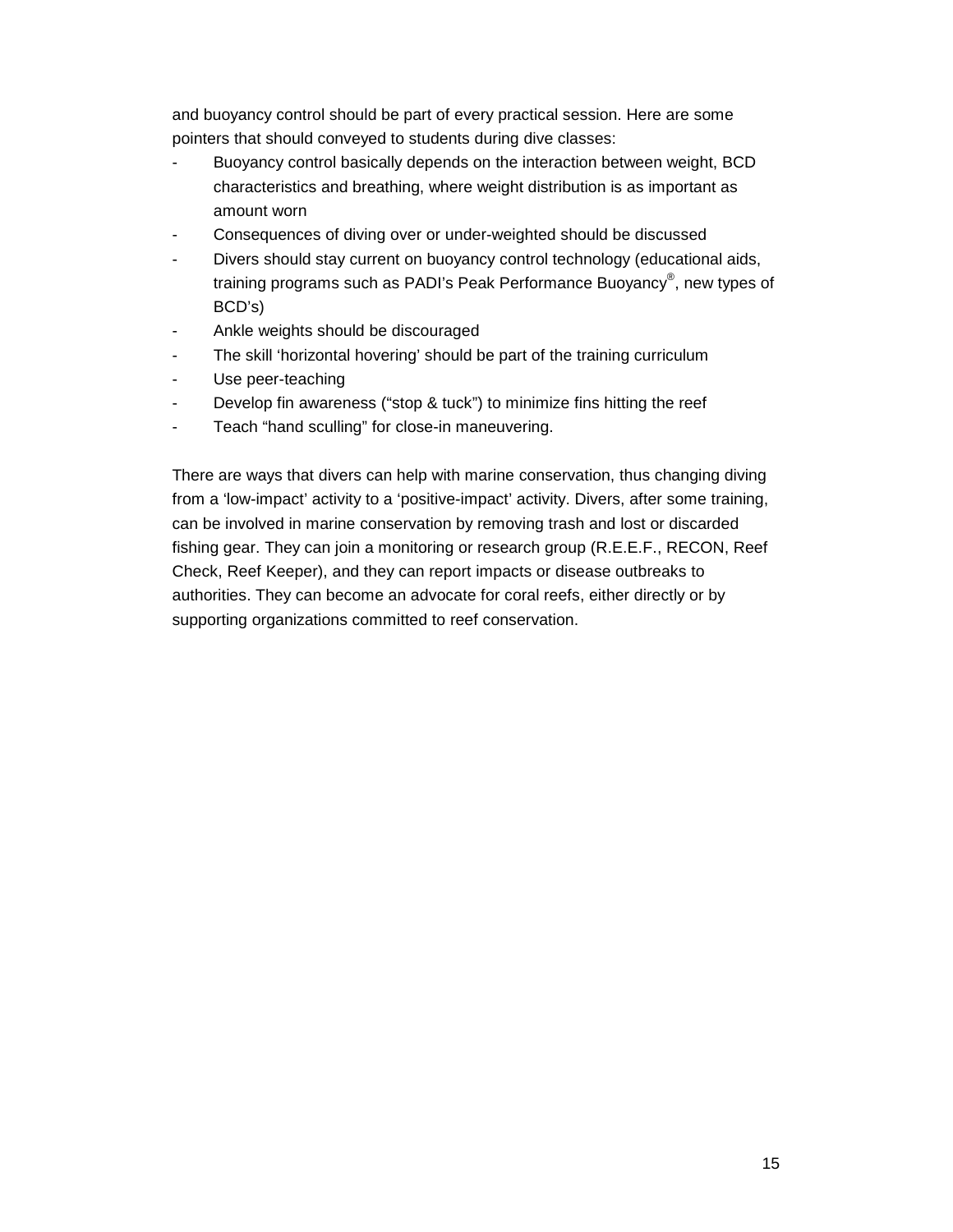#### 4 STAKEHOLDER CONSULTATION

*Note that issues recorded in section 4 do not necessarily reflect the views of the workshop organizers (The Nature Conservancy, PADI-AWARE, the Komodo National Park authority). Rather, they reflect opinions and suggestions of a majority or a minority within the group of representatives from the marine tourism industry. Where there was unanimity, this is explicitly stated in the text.* 

#### **4.1 Tourism management and financing of Park management**

Though the issue on tourism management and Park financing of Komodo National Park only came up at the end of the workshop, participants felt that this subject is extremely important. All participants of the workshop felt that transparency in the management and financing structure of the Park is of the greatest importance. It is felt that both the Park authority and The Nature Conservancy should communicate changes in the management and financing structure, including the planned Joint Venture, as soon as possible to the marine tourism industry. Transparency and communication are prerequisites for the industry to support and stay involved in marine tourism management. Therefore, the marine tourism industry invites The Nature Conservancy and the Komodo National Park authority to give more detailed information on the proposed tourism management and Park financing structure.

In the period between the workshop and the completion of this report, the Komodo Marine Tourism Association (see section 4.2) is currently exploring alternative ways to manage tourism in and around Komodo National Park.

#### **4.2 Komodo Marine Tourism Association**

During the workshop, representatives from the tourism industry decided unanimously to found the Komodo Marine Tourism Association (hereafter 'the Tourism Association'). The Bali Boat Owners Association, a loosely-knit group of boat operators that frequently met in Bali to discuss matters pertaining to marine tourism in Komodo, will be absorbed in the Tourism Association. The Tourism Association's members comprise representatives from Indonesian and foreign operators, operators who have diving as core business and those who focus on other activities, and operators who offer live-aboards. Members have in common that they have a stake in the Komodo tourism industry, that they want to promote safe and environmentally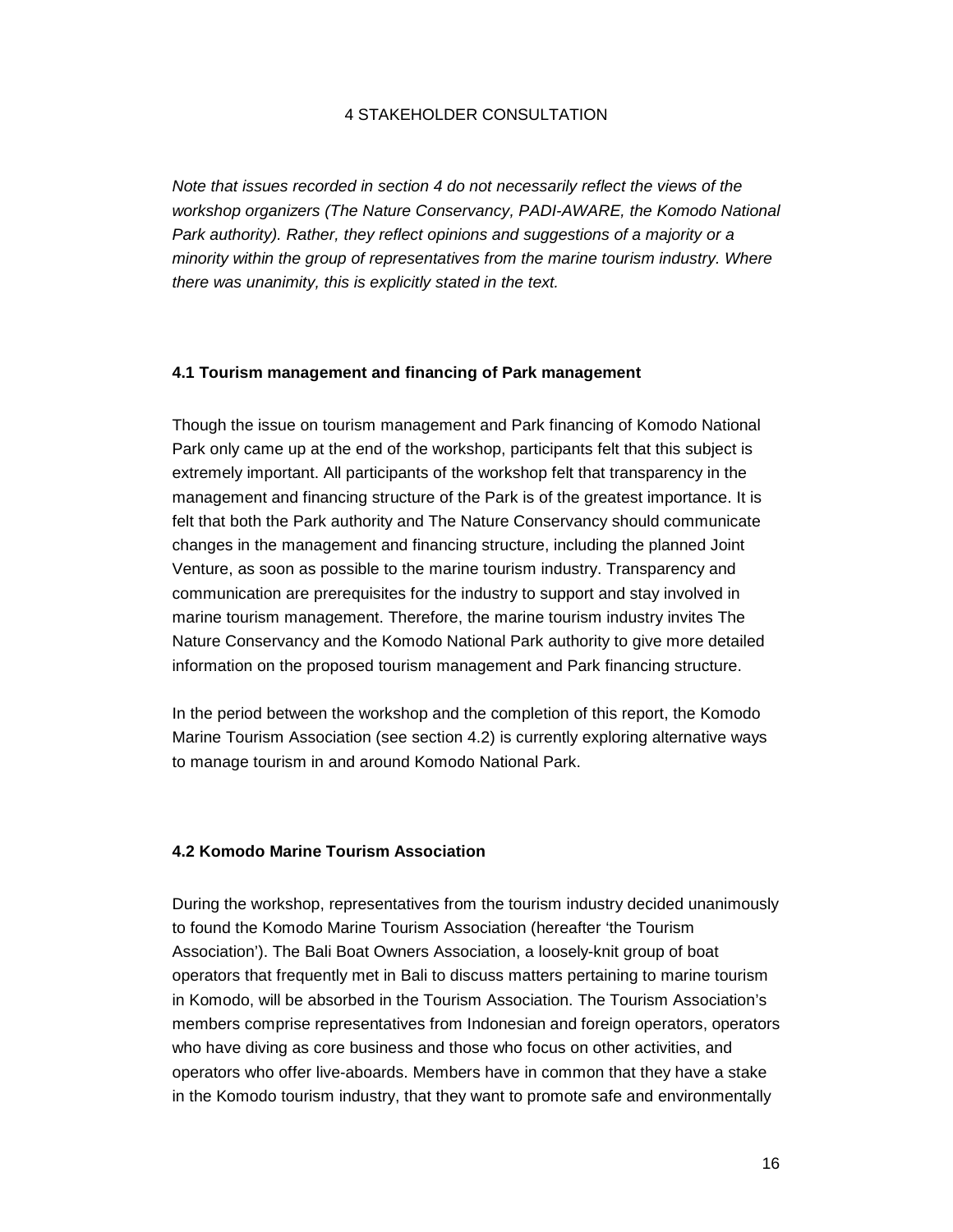sound tourism, and that they are interested in conservation of nature values in Komodo National Park.

The Tourism Association feels that she can:

- help promoting safety and environmentally sound boating and diving practices in Komodo National Park
- give inputs from the industry to Park management pertaining to tourism management-related issues, such as the design of an entrance fee system and the collection of entrance fees
- help the Park management by providing reports on what is happening in the Park, provided that an efficient reporting mechanism is in place
- help spreading information on the Park and on its management among its own members and other tourism operators
- help spreading information on the Park and on its management to tourists
- help formulating 'sound practices' for the tourism industry and promote these among its members.

#### **4.3 Carrying capacity**

Many participants of the workshop felt that 'carrying capacity', in this context relating to the capacity of the Park to sustainably support a nature-based tourism industry, was one of the most important subjects that were explored during this workshop.

All participants agreed that tourism in the Park should be managed, or else the Park is in danger of getting more visitors then it can sustain. All participants agreed that action should be taken to avoid visitation levels to exceed the carrying capacity and to avoid damaging or unsafe practices. Most (but not all) participants felt that there was urgency in getting an efficient tourism management structure in place, because of the rising number of tourism operators who have expressed an interest in adding Komodo to their portfolio of travel destinations. Most participants felt that some form of a licensing system can be an effective tool in avoiding visitation to exceed carrying capacity.

There was a lot of discussion on how many (dive-) tourists can be sustained by various sites. There was agreement that for dive tourism the carrying capacity should be expressed as the number of dives per site per day. There was also agreement that sites differ in their carrying capacity, and that there are sites that are particularly vulnerable (notably Cannibal Rock - the seamount between Nusakode and Rinca and the sites around Gililawa Laut and Gililawa Darat). After some rough calculations, most participants felt that 5000 dives per year per site, the carrying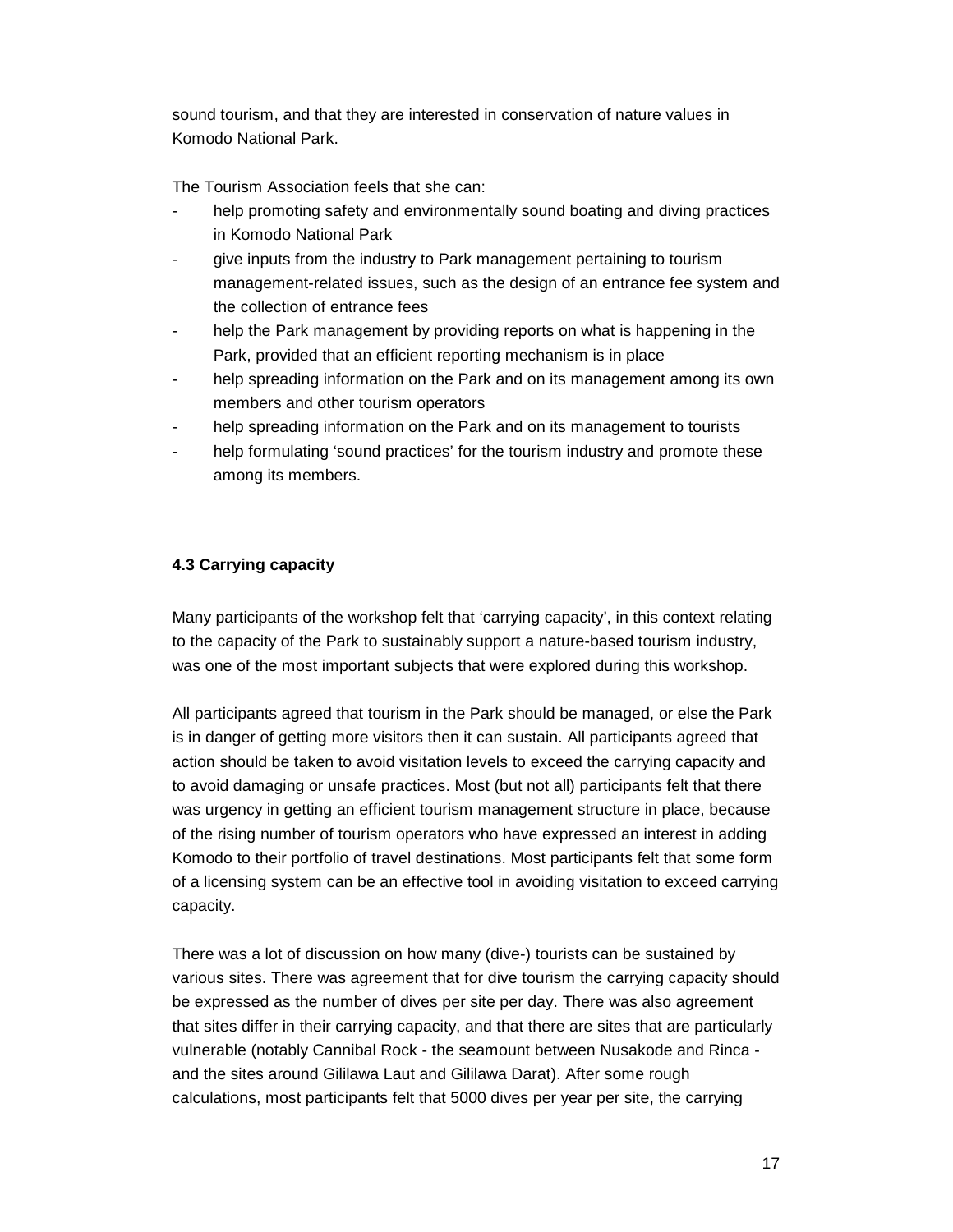capacity for reefs in Bonaire Marine Park (Salm, Clark & Siirila 2000, p. 260) would be somewhat of an over-estimation for most sites in and around Komodo National Park.

Many participants were quite concerned about crowding at some of the more popular dive sites, and procedures were proposed to avoid this (see section 4.5).

#### **4.4 Entrance fees**

Participants agreed that entrance fees should be raised from its current low price of less than US\$ 2.5 per visitor to finance Park management. Most participants felt that a 'marine usage fee' on top of, or parallel to the regular 'gate entrance fee' would be acceptable. It was felt that transparency on how the raised entrance fees benefit Park management is of the utmost importance to build acceptance among both operators and tourists.

Suggestions for the design of an entrance fee system varied widely among participants, as did the perception on what price was still acceptable to visitors. It was pointed out that operators do not need to roll up the entrance fee in their rates -it would be up to the operator to charge tourists separately for the entrance fees thereby increasing transparency to the visitor.

Participants felt that the entrance fee system should be flexible so that it can both accommodate day-trip and live-aboard visitors, and both short and long trips. Also the method of payment should be flexible (via the harbor master upon clearance, at one of the entrance gates, etc.).

There was no agreement on the following issues:

- Whether different users should pay different fees (for instance, some participants felt that snorkelers should be exempt from a marine usage fee, whereas others though they should be charged as much as SCUBA divers)
- Whether a 'pre-pay' system is an alternative to the present 'pay-upon-arrival' system
- Whether a tag system for individual divers, as in use in Bunaken or in Bonaire Marine Park, should be implemented in Komodo.

See also section 4.4 on how a radio network can help in the logistics of the entrance fee system.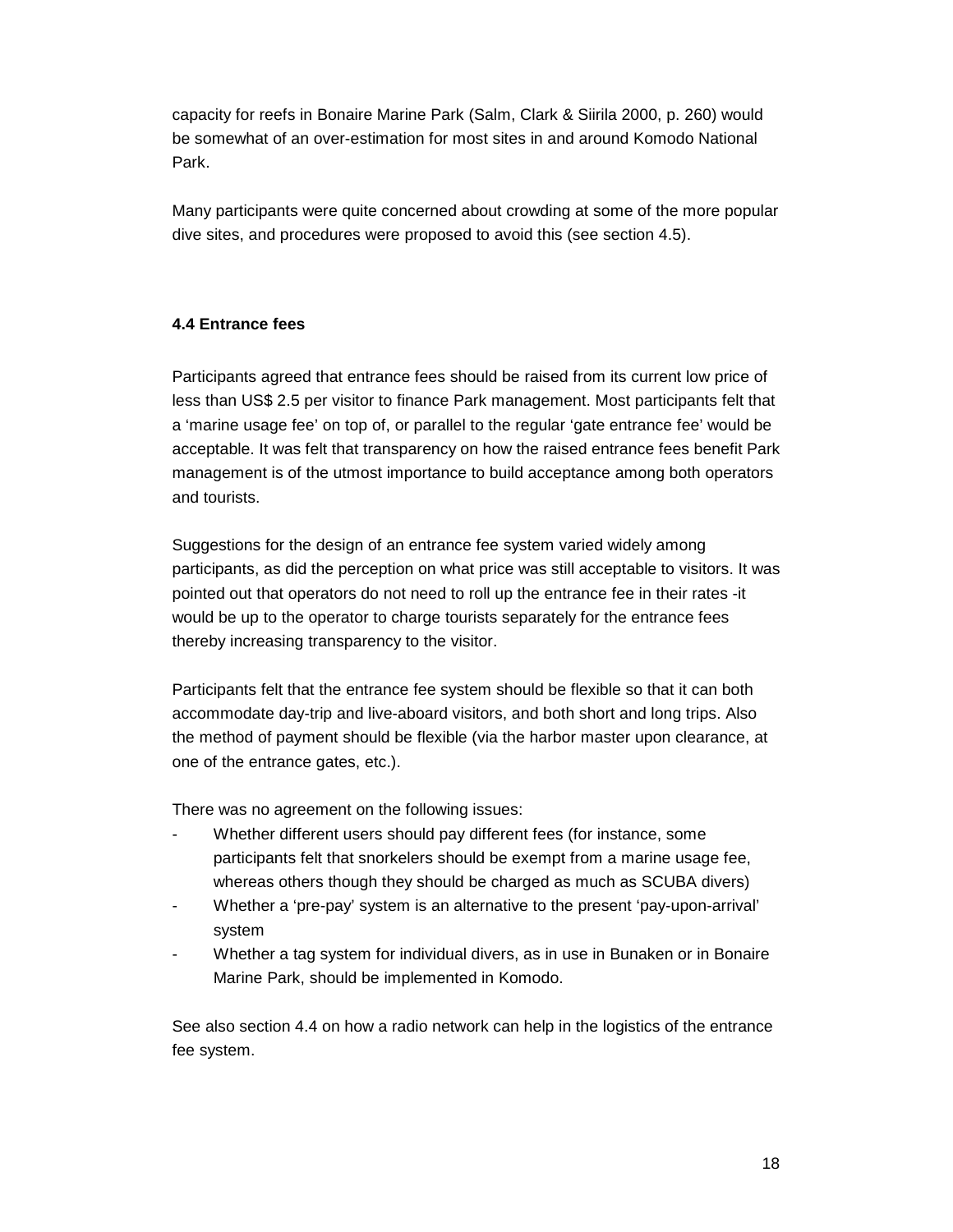#### **4.5 Radio network**

Participants agreed that a radio network would be extremely helpful in tourism management in Komodo National Park:

- a. *Control on adherence to fee regulations*. The radio network could facilitate collection of fees and checking if fees have been paid. It is proposed to require each vessel to report by radio (or by telephone for vessels operating from Bima or Labuan Bajo) to a central station upon entering the Park. This station will then relay this information to the speedboat patrols and to the floating ranger stations that will keep records on the vessels that have reported. If the patrols encounter a vessel that has not reported, this vessel will be boarded and a fine can be imposed if necessary.
- b. *Avoiding over-crowding at anchor sites and dive sites*. When reporting to the station, vessels will also report their itinerary. The station will keep track on who is planning to anchor where and when, and if one of the sites is getting over-crowded, the station will advise the vessel to revise its itinerary.
- c. *Coordination of action in case of emergencies*. The radio network can be instrumental in coordination search & rescue actions.
- d. *Reporting of illegal activities*. The radio network can be instrumental in reporting violations regarding to anchoring regulations, illegal fishing, etc.

The technical details, i.e. what radio system(s) should be used, still need to be sorted out and the Tourism Association has offered her assistance in this.

#### **4.6 Code of Conduct**

The Tourism Association feels that it is timely to develop a Code of Conduct for the marine tourism industry in Komodo National Park. The following persons offered their assistance in this matter: Boyke Maengkom (Baruna), Mark Heighes (Dive Komodo), Michael Cortenbach (Bali Hai), Cody Schwaiko (Yayasan Kawan Komodo) and Tony Rhodes (Kararu). They will circulate the Code of Conduct from the Coral Reef Alliance as an example.

#### **4.7 Involving the local communities in the marine tourism industry**

Participants felt that there are two ways that local communities can be involved in the marine tourism industry:

by individual operators building a direct relationship with communities through small development projects, exchanges with visitors, etc.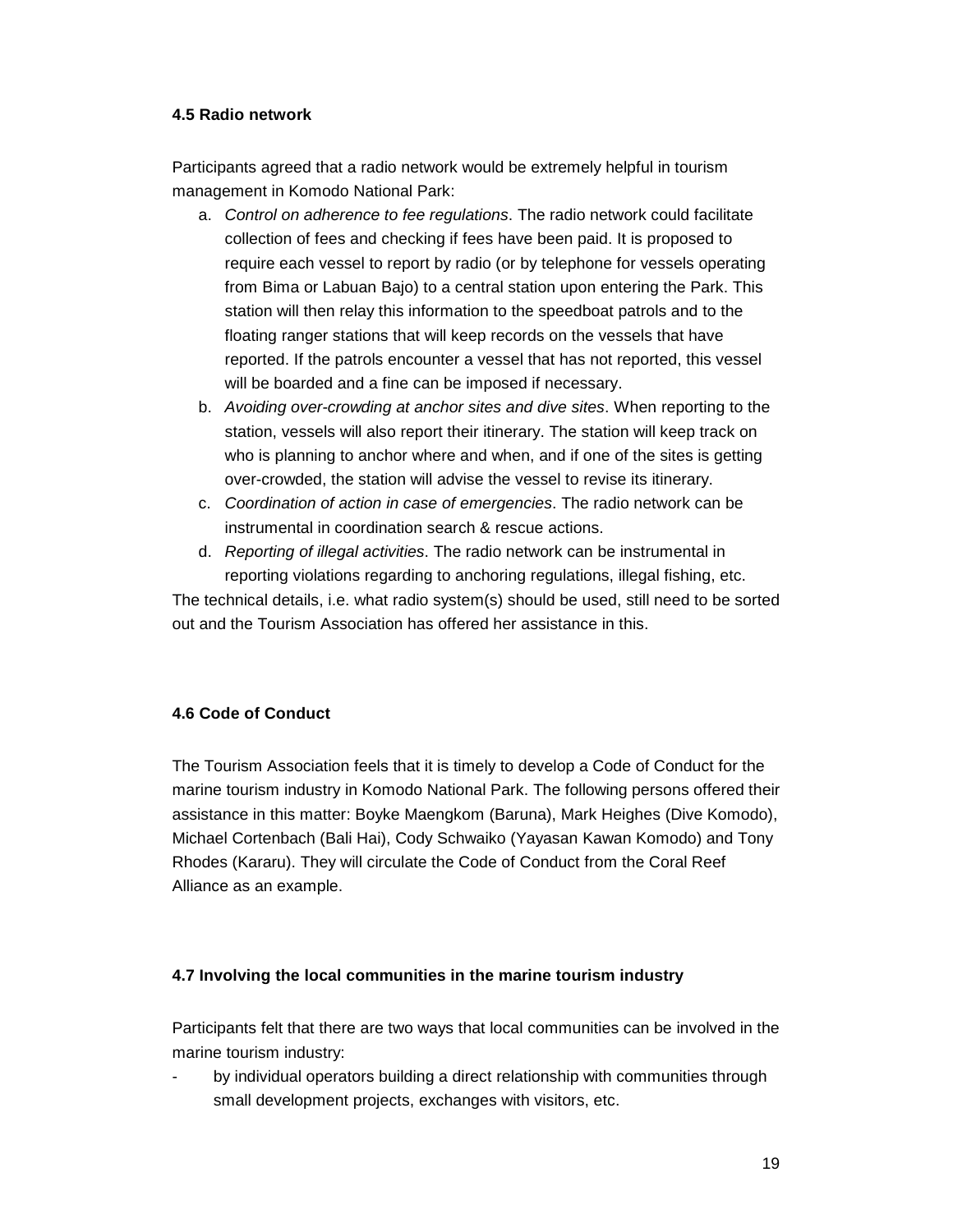by using part of the entrance fee and / or marine usage fee for village development and education / awareness projects.

Participants felt that these two ways are not mutually exclusive.

#### **4.8 Other issues**

- Participants felt that a facility to dispose of waste would be an improvement to Park infrastructure, and they would be willing to pay for such a service.
- Participants felt that there should be an agreed-upon and uniform naming of dive sites. It was suggested that names should adhere to the following rules: (1) preference to already existing local names, (2) the name should *not* refer to persons or institutions, (3) the name should *not* refer to animals that are often but not always- found at the site. The Tourism Association will suggest names for the dive sites in Komodo. Condo Subagyo (CNDive), Nyoman Kirtya (Gran Komodo) and Subijanto (The Nature Conservancy) volunteered to look into existing local names for certain dive sites.
- Participants felt that a dive quide booklet, as compiled for the Red Sea (Hurghada), would be informative to visitors and could generate extra income for the Park through advertisements and sales. The participants offered to help marketing such a book to their customers.
- There was no agreement on whether there should be a SCUBA filling station in the Park. Some participants felt that this would encourage unregulated diving, whereas others felt that a filling station would be an enhancement of Park infrastructure.
- Participants felt that the souvenir trade should be regulated. Presently, the hawkers are perceived as a nuisance. A cooperative souvenir shop is suggested as a possible solution to this problem.
- Some participants felt that a wreck deployed near the Park especially for divers would enhance the value of Komodo as a dive destination.
- The situation in Pantai Merah could be dramatically improved if the entrance point would be placed around the corner to the North of the beach. There is already a path from the proposed entrance point to the beach. In this way, boats carrying visitors would not have to pass the shallow corals on their way to the beach. This would prevent damage to the corals and it would prevent boats hindering the swimmers and snorkellers.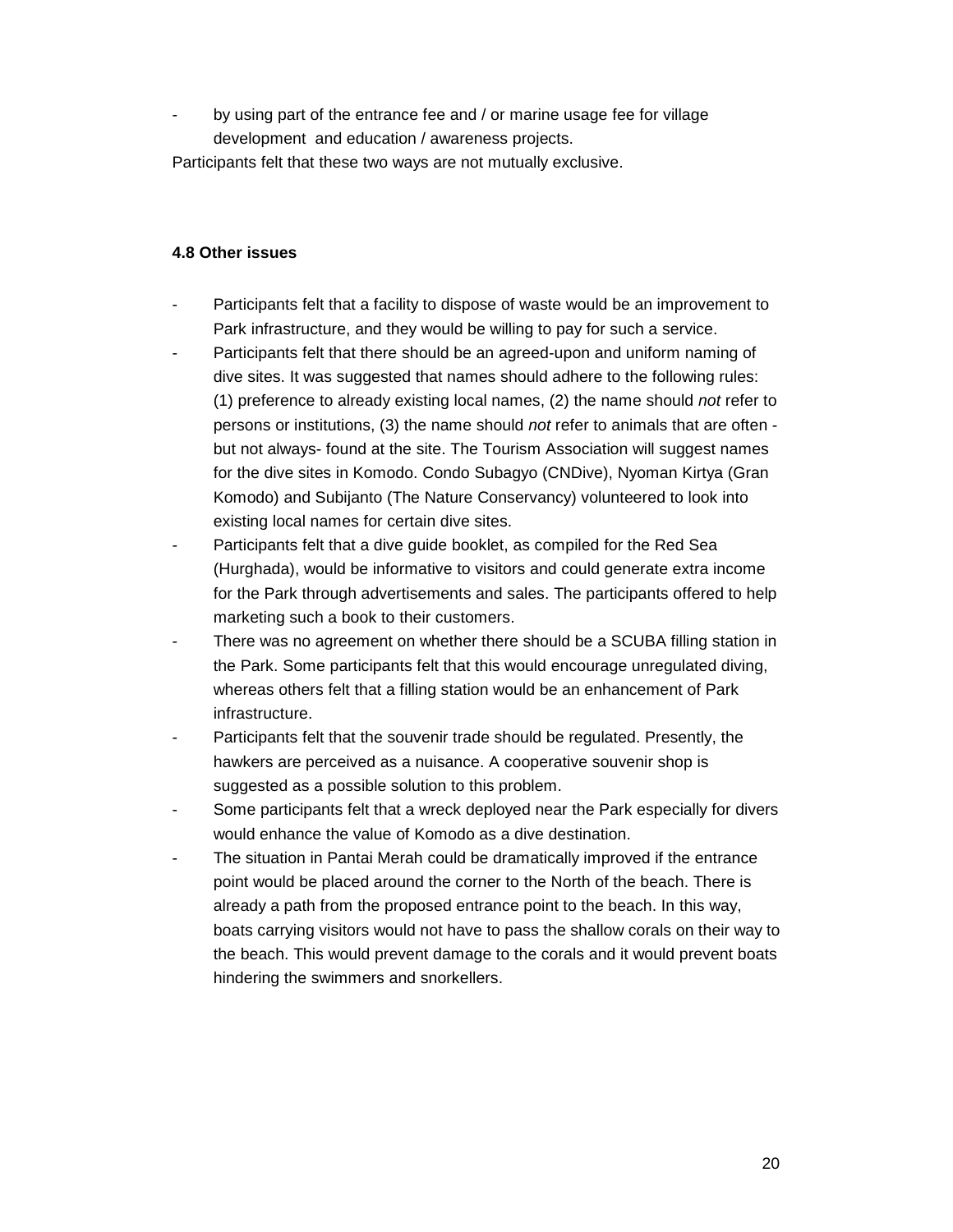### 5 EVALUATION OF THE WORKSHOP

At the end of the workshop, the following evaluation from was distributed among the participants:

| <b>Evaluation / Evaluasi</b>                                                                                                               |                                                                                                              |                                                |   |   |                                                                                |  |
|--------------------------------------------------------------------------------------------------------------------------------------------|--------------------------------------------------------------------------------------------------------------|------------------------------------------------|---|---|--------------------------------------------------------------------------------|--|
| (please encircle the number that best expresses your opinion) / (Lingkarilah nomor<br>yang anda rasakan tepat)                             |                                                                                                              |                                                |   |   |                                                                                |  |
|                                                                                                                                            |                                                                                                              | 1. This workshop was / Workshop ini dirasakan: |   |   |                                                                                |  |
| of no use                                                                                                                                  |                                                                                                              |                                                |   |   | very useful                                                                    |  |
| tidak ada hasilnya                                                                                                                         |                                                                                                              |                                                |   |   | sangat berguna                                                                 |  |
| 1.                                                                                                                                         | 2                                                                                                            | 3                                              |   | 4 | 5                                                                              |  |
|                                                                                                                                            | 2. Do you think that the objectives of this workshop were met?/ Apakah tujuan dari<br>workshop ini tercapai? |                                                |   |   |                                                                                |  |
| not at all                                                                                                                                 |                                                                                                              |                                                |   |   | exceeded                                                                       |  |
| sama sekali tidak                                                                                                                          |                                                                                                              |                                                |   |   | melewati yg diharapkan                                                         |  |
| 1                                                                                                                                          | 2                                                                                                            | 3                                              |   | 4 | 5                                                                              |  |
|                                                                                                                                            |                                                                                                              | 3. This workshop was / Workshop ini dirasakan: |   |   |                                                                                |  |
| too short                                                                                                                                  |                                                                                                              | just right                                     |   |   | too long                                                                       |  |
| terlalu pendek                                                                                                                             |                                                                                                              | cukup                                          |   |   | terlalu panjang                                                                |  |
| 1                                                                                                                                          | 2                                                                                                            | 3                                              |   | 4 | 5                                                                              |  |
|                                                                                                                                            |                                                                                                              | latar belakang informasi yang dibicarakan?     |   |   | 4. What about the amount of background information offered? / Bagaimana dengan |  |
| not enough                                                                                                                                 |                                                                                                              | just right                                     |   |   | too much                                                                       |  |
| tidak cukup                                                                                                                                |                                                                                                              | cukup                                          |   |   | terlalu banyak                                                                 |  |
| 1                                                                                                                                          | 2                                                                                                            | 3                                              | 4 |   | 5                                                                              |  |
| 5. What about the amount of practical dive-related information offered?/ Bagaimana<br>dengan informasi yang berhubungan dengan penyelaman? |                                                                                                              |                                                |   |   |                                                                                |  |
| not enough                                                                                                                                 |                                                                                                              | just right                                     |   |   | too much                                                                       |  |
| tidak cukup                                                                                                                                |                                                                                                              | cukup                                          |   |   | terlalu banyak                                                                 |  |
| 1                                                                                                                                          | 2                                                                                                            | 3                                              | 4 |   | 5                                                                              |  |
|                                                                                                                                            |                                                                                                              |                                                |   |   |                                                                                |  |
|                                                                                                                                            |                                                                                                              |                                                |   |   | 6. What about the amount of time devoted to the participative part (day 3) /   |  |
| (hari ke $3$ )?                                                                                                                            |                                                                                                              |                                                |   |   | Bagaimana dengan kesempatan yang diberikan kepada peserta untuk berinteraksi   |  |
| not enough                                                                                                                                 |                                                                                                              | just right                                     |   |   | too much                                                                       |  |
| tidak cukup                                                                                                                                |                                                                                                              | cukup                                          |   |   | terlalu banyak                                                                 |  |
| 1                                                                                                                                          | 2                                                                                                            | 3                                              | 4 |   | 5                                                                              |  |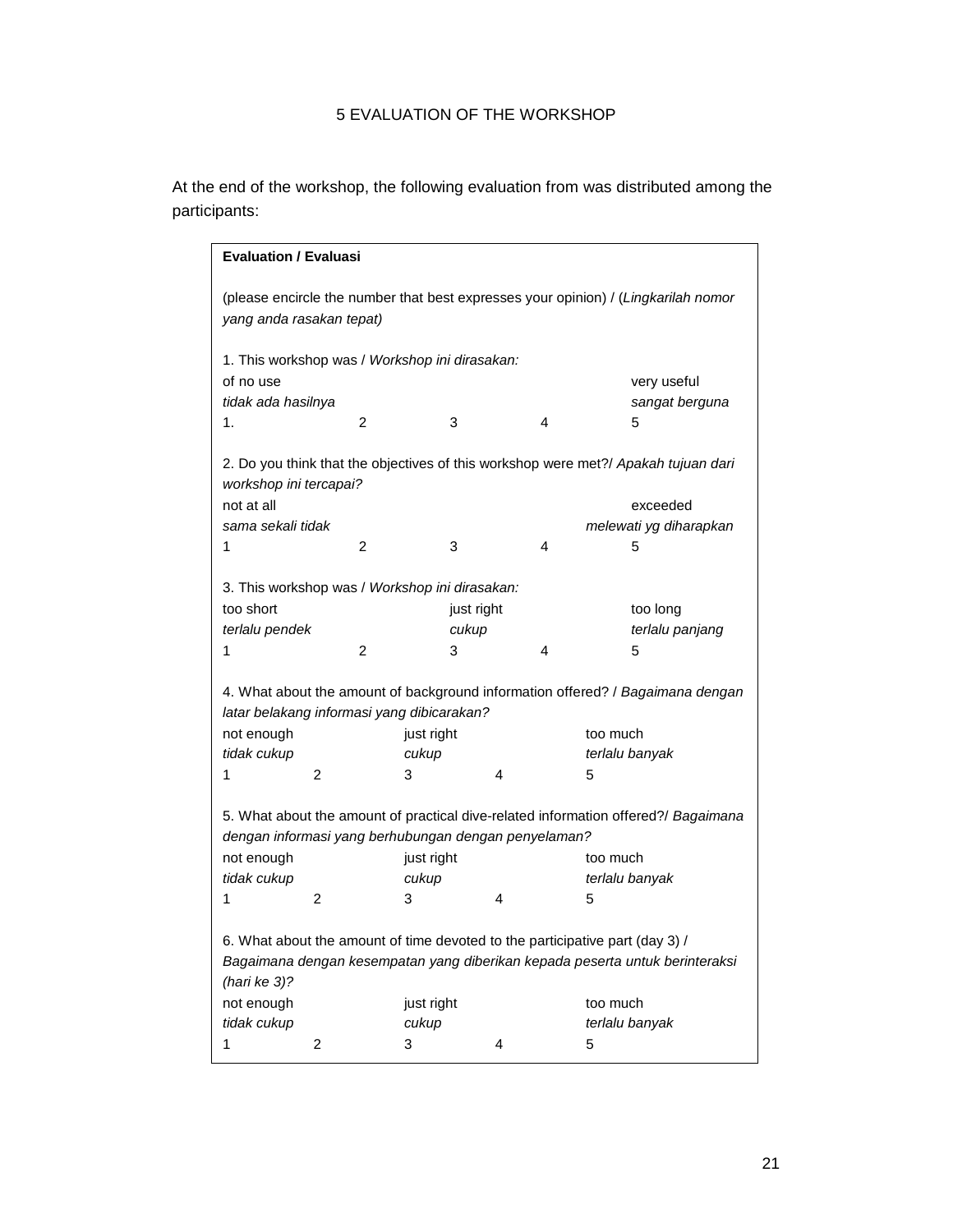On average, participants felt that the workshop was very useful, that its objectives were met, and that the time allocation and amount of information offered were just right (Table 1).

| Score     | 2        | 3                             | 4                       | 5                           | Average |
|-----------|----------|-------------------------------|-------------------------|-----------------------------|---------|
| Questions |          |                               |                         |                             | score   |
|           |          | Ш                             | $11111$ $11111$ $11111$ | $11111$ $11111$ $11111$ $1$ | 4.4     |
| 2         | Ш        | IIIIII1                       | $11111$ $11111$ $1111$  | Ш                           | 3.5     |
| 3         | III      |                               | IIIIIII                 |                             | 3.0     |
|           | Ш        | $11111$ $11111$ $11111$ $111$ | IIIII IIIII             |                             | 3.3     |
| 5         | III      |                               | 1111111111              | $\mathbf{III}$              | 3.1     |
| 6         | IIIIIIII | $11111$ $11111$ $11111$       | 1111111111              | $\mathbf{I}$                | 3.1     |

*Table 1. Summary of evaluation results. Note that for question 1 and 2, the best score is '5', whereas for questions 3 to 6 (shaded area) the best score is '3'.*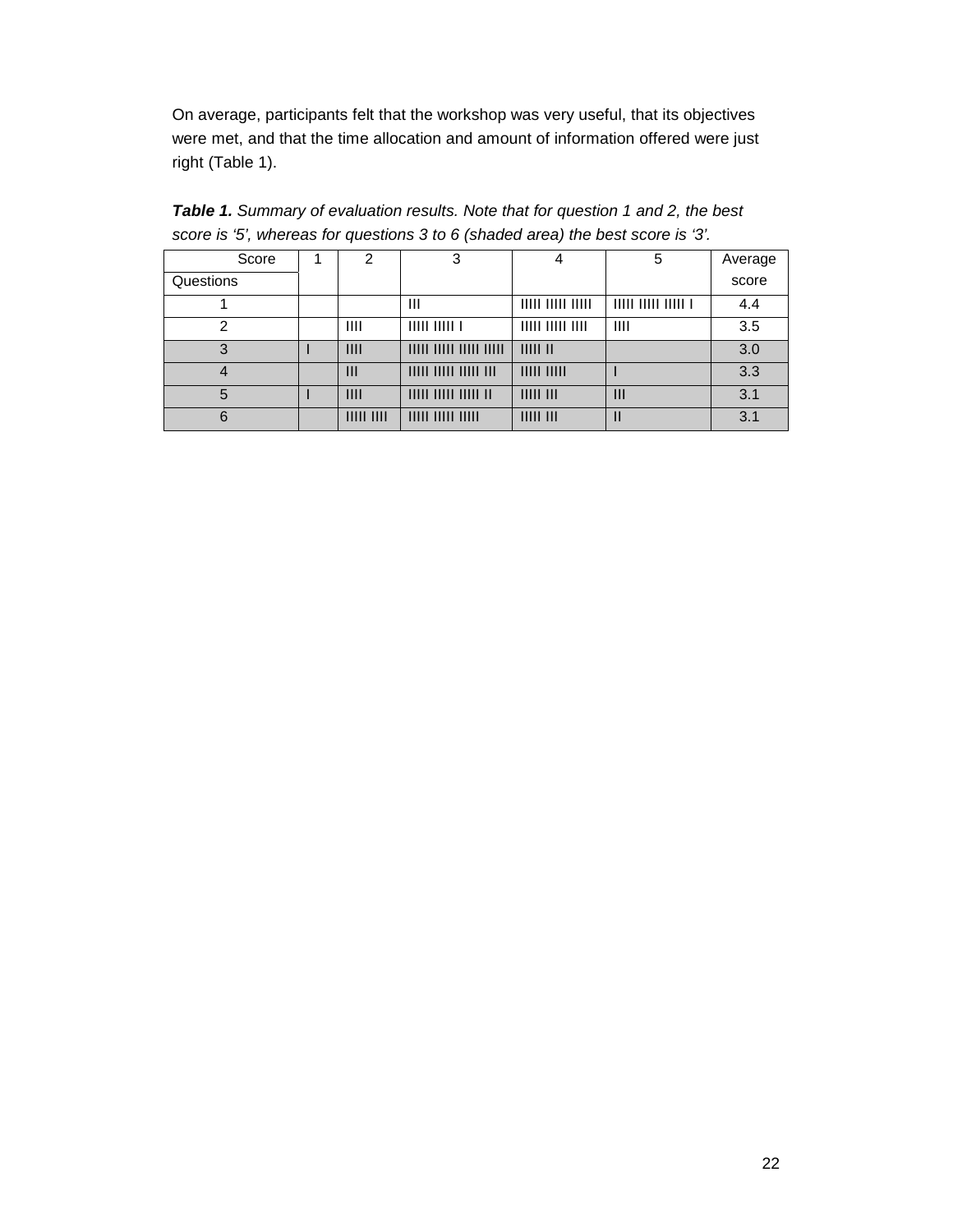#### 6 REFERENCES

- Cronin J.J. 2001. The CEO's report. A report to the dive industry, first quarter 2001. PADI publication. 4 p.
- Davis, D., Harriott, V. MacNamara, C. & Roberts, L. (1995). Conflicts in a marine protected area: Scuba divers, economics, ecology and management in Julian Rocks Aquatic Reserve. Australian Parks and Recreation. Autumn.
- Dixon, J.A., Scura, L.F. & van't Hof, T. (1993). Meeting ecological and economic goals: Marine parks in the Caribbean. Ambios, 22(2-3), 117-125.
- Harriott, V.J., Davis, D. & Banks, S.A.1 (1997). Recreational diving and its impact on marine protected areas in eastern Australia. Ambios. 26(3) 173-179.
- Hawkins, J.P. (1996). Estimating the carrying capacity of coral reefs for scuba diving. Proceedings of the 8th International Coral Reef Symposium. Panama City
- Hawkins, J.P., Roberts, C.M., Van't Hof, T., De Meyer, K., Tratalos, J, & Aldam, C. (1999). Effects of scuba diving on Caribbean coral and fish communities. Conservation Biology, 13(4) 888-897.
- Medio, D. (1996). An investigation into the significance and control of damage by visitors to coral reefs in the Ras Mohammed National Park Egyptian Red Sea. Unpublished doctoral dissertation. University of York, United Kingdom. 332p.
- Medio, D., Ormond, R.F.G. & Pearson, M. (1997). Effects of briefings on rates of damage to coral by scuba divers. Biological Conservation. (79) 91-95.
- Rouphael, T & Ingalis, G. (1997). Impacts of recreational scuba diving at sites with different reef topographies. Biological Conservation. (82) 329-336.
- Salm R.V., Clark J.R. & Siirila E. (2000). Marine and Coastal Protected Areas: A Guide for Planners and Managers, 3rd edition. Gland, Switzerland: World Conservation Union. 370 p.
- Townsend, C. (2000). The Effects of Environmental Education on the Behaviour of Scuba Divers A Case Study from the British Virgin Islands. Unpublished masters thesis, University of Greenwich, United Kingdom. 116p.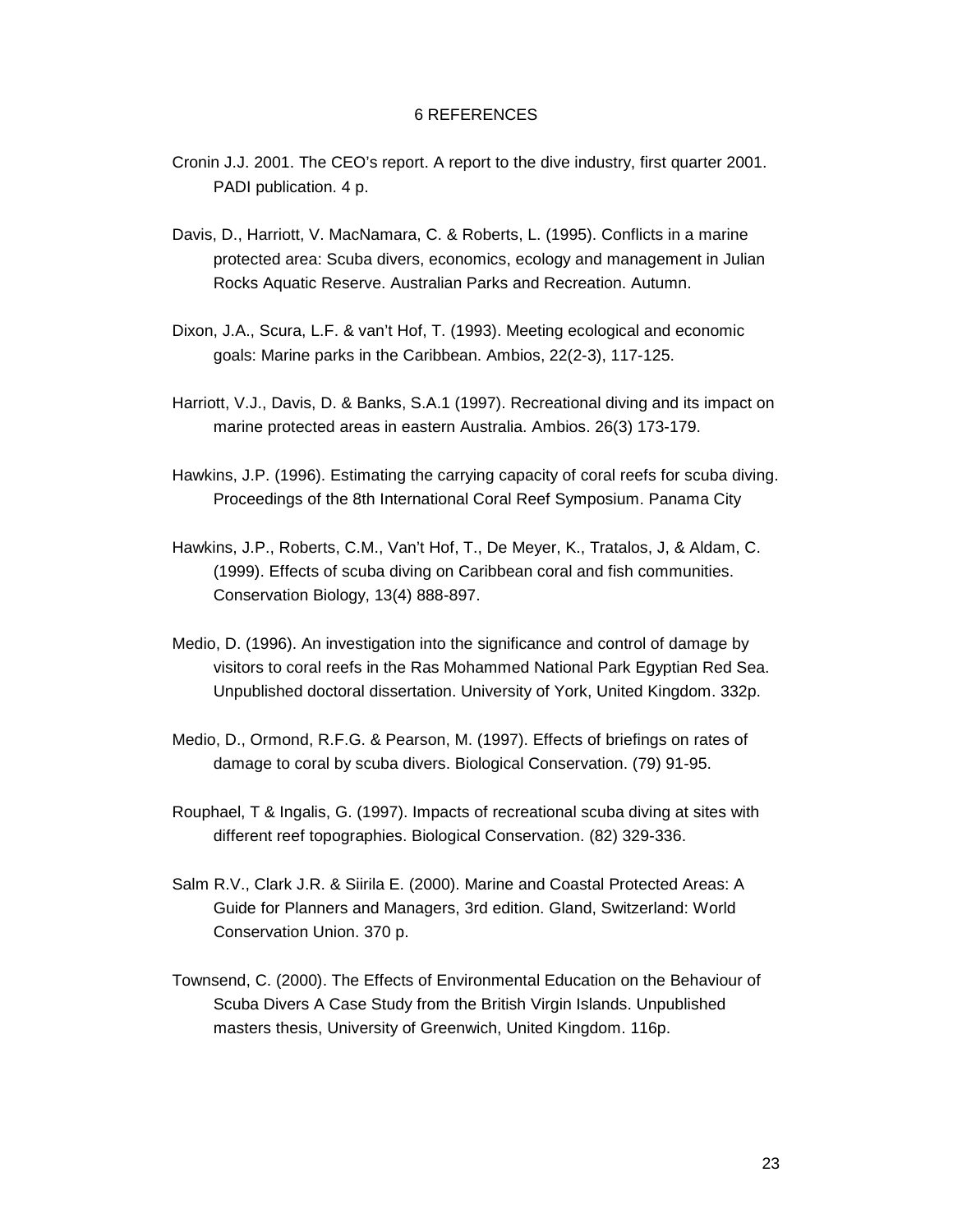#### ANNEX 1. PARTICIPANTS AND AFFILIATIONS

**A. Participants**  1 Hansie BATUNA Murex, Manado. 3 Karin BETTS Adelaar, Bali 4 Lawrence BLAIR Bali 5 Guido BRINK 7 Michael CORTENBACH 8 Anna van DIJK 9 Robin ENGEL 11 Mr. HERMAN 13 Paulus KAMDANI 15 Ferry KAMO **NDC**, Manado. 16 Nyoman KIRTYA 17 Mrs. Reno KIRTYA 18 Renee MADER-CHEW 19 Dick Mc CUNE 20 Bruce MOORE Blue Banter Marina, Manado. 21 Joshua PAAT 22 David PALLET 23 Camilla PALLET 24 Ben PATTIPILOBY 28 Mrs. RIMAYANTI 29 Hendrik M. ROSEN Wakatobi Dive Resort, Bali 30 Urbanu SIUS **Komodo National Park.** Komodo National Park. 31 Mark STEVEN Dive Tastic, Bali. 32 Condo SUBAGYO CN Dive, Labuan Bajo 33 Peter SUSANTO **Parewa, Bima, Sumbawa.** 34 Graeme WHITFORD Dive Trek East, Kupang.

#### **NAME** AFFILIATION

2 Dick BERGSMA SeaTrek, Bali (seatrek@indosat.net.id) Ombak Putih, Bali (ph. 0361-730191, fax 0361-733942, opbali@indo.net.id) 6 Glenn CRANDALL Adelaar, Bali (ph. 0361-285967, Adelaar@indo.net.id ) Bali Hai Dive Adventures, Bali (ph.0361-720331, fax 0361-720334, diverse@indosat.net.id) Ombak Putih, Bali (ph. 0361-730191, fax 0361-733942, opbali@indo.net.id) Songline Cruises, Jakarta (Hp. 0816-110-6189,fax 0361- 286985, songnyc@hotmail.com) 10 Matt HEDRICK Pelagian, Singapore (matt@dive-asiapacific.com) Phinisi Sea Safari Cruises, Bali (ph. 0361-720220/721495, fax 0361-720220, seasafari@denpasar.wasantara.net.id) 12 Rob HOSSACK Perintis, Bali ( rhossack@indosat.net.id ) Pro Dive, Puri Komodo, Labuan Bajo (ph. 0361- 758635/758637, fax 0361-757125, pkomodo@rad.net.id) 14 Kameron KAMDANI Pro Dive, Puri Komodo, Labuan Bajo Gran Komodo, Bali (ph. 0361-287166, fax 0361-287165, gkomodot@indosat.net.id) Gran Komodo, Bali (ph. 0361-287166, fax 0361-287165, gkomodot@indosat.net.id) Wakatobi Dive Resort, Bali (ph. 0361-270311/284227, fax 0361-270313, Renee@wakatobi.co) Bali International Marina, Bali (ph.0361- 723602/723603, fax 0361-723604, bbsyacht@idola.net.id ) Baruna, Bali (ph.0361-753820, fax 0361-753809, baruna@denpasar.wasantara.net.id) Sanur Dive College, Bali (ph.0361-284025, fax 0361- 284027, sanurdivecollege@eksadata.com) Sanur Dive College, Bali (ph.0361-284025, fax 0361- 284027, sanurdivecollege@eksadata.com) Ambasi, Bali (ph. 0361-237507, fax 0361-237507, ambasi@denpasar.wasantara.net.id ) 25 Janice PFEIFER **Adelaar, Bali (ph. 0361-285967, Adelaar@indo.net.id**) 26 Hadi PURNOMO Phinisi Sea Safari Cruises, Bali. 27 Tony RHODES **Kararu Dive Voyages, Bali ( Tony@kararu.com** ) Songline Cruises, Jakarta (fax 0361-286985, songnyc@hotmail.com) 35 Christianne Froggies Dive Center, Manado.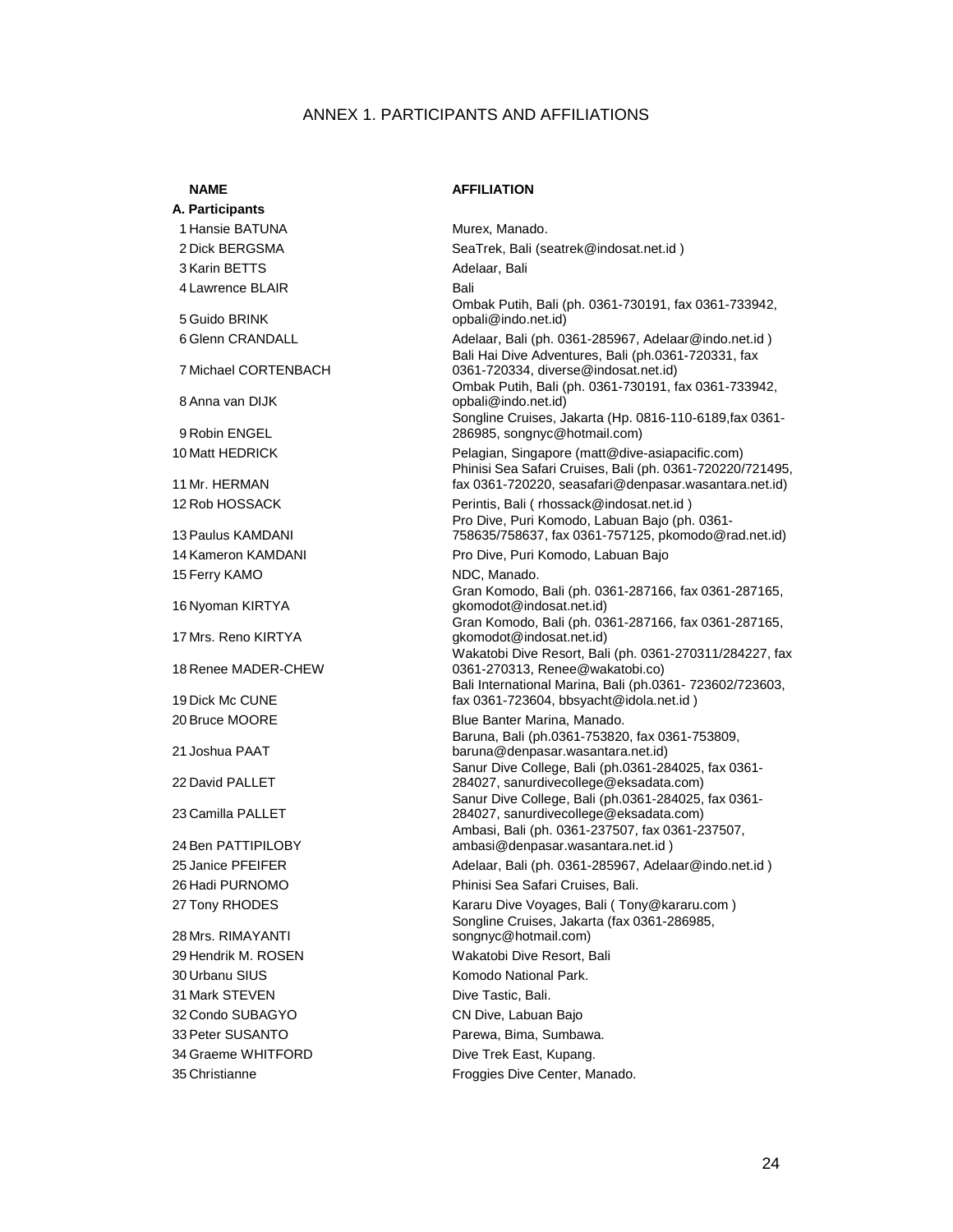#### **B. Non-Governmental Organizations**

| 36 Lida PET-SOEDE                                                 | WWF-Wallacea, Bali                                                                                      |
|-------------------------------------------------------------------|---------------------------------------------------------------------------------------------------------|
| 37 Naneng SETIASIH                                                | WWF-Wallacea, Bali.                                                                                     |
| 38 Cody SHWAIKO                                                   | Yayasan Kawan Komodo, Bali (shwaiko@attglobal.net)                                                      |
| C. Government representatives                                     |                                                                                                         |
| 39 Novianto BAMBANG                                               | Head, Balai Taman Nasional Komodo, Labuan Bajo<br>Directorat Jenderal Perlindungan dan Konservasi Alam, |
| 40 Suhartini SEKARTJAKRARINI                                      | Jakarta                                                                                                 |
| 41 Endang WAHYUNINGSIH                                            | Directorat Jenderal Perlindungan dan Konservasi Alam,<br>Jakarta                                        |
| C. Supporting staff from The Nature Conservancy, Bali Office      |                                                                                                         |
| 42 Mirza PEDJU, logistics<br>Susantry SIHOMBING, registration and | The Nature Conservancy, Bali.                                                                           |
| 43 finance<br>Elizabeth 'Icha' NATALIA, registration and          | The Nature Conservancy, Bali.                                                                           |
| 44 finance                                                        | The Nature Conservancy, Bali.                                                                           |
| 45 Johannes SUBIJANTO, resource person                            | The Nature Conservancy, Komodo.                                                                         |
| D. Workshop facilitators                                          |                                                                                                         |
| 46 Angelique BATUNA, Co-Facilitator                               | Murex, Manado                                                                                           |
| 47 Alex BRYLSKE, Facilitator                                      | PADI AWARF                                                                                              |
| 48 Mark HEIGHES, Co-Facilitator                                   | The Nature Conservancy / DiveKomodo, Labuan Bajo                                                        |

49 Boyke MAENGKOM, Co-facilitator 50 Peter MOUS, Facilitator The Nature Conservancy, Bali.

Baruna, Bali (ph.0361-753820, fax 0361-753809,

baruna@denpasar.wasantara.net.id)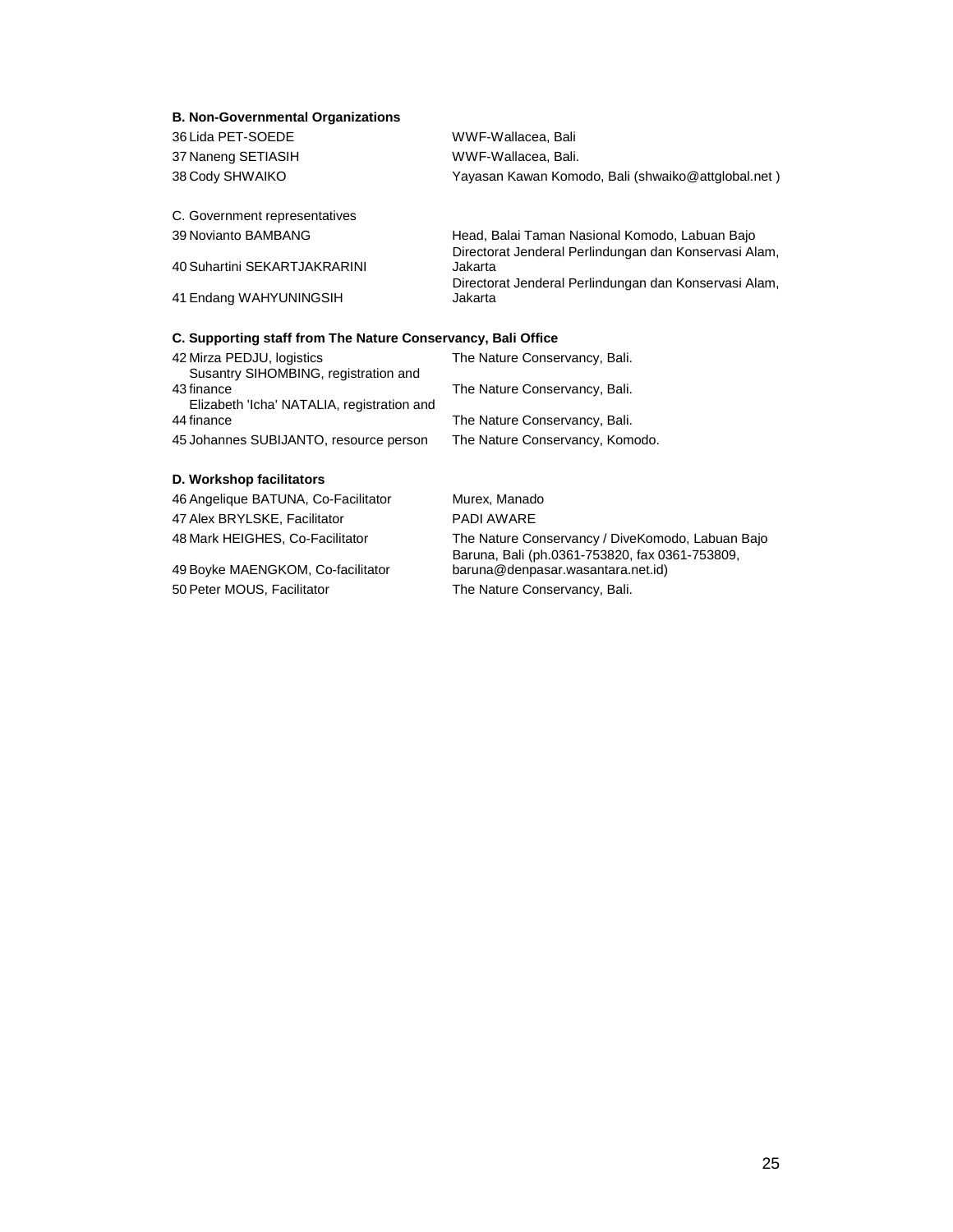#### ANNEX 2. WORKSHOP SCHEDULE (HAND-OUT)

**Dive Tourism Workshop The Grand Bali Beach, February 28 – March 2, 2001 hosted by** *The Nature Conservancy*



## **Program Schedule**

Scuba diving and coral reefs go together like bread and butter. So it is important that dive professionals know about the science of coral reefs, and about coral reef management in relation to dive tourism. This program is designed to give more information about this, using examples from dive destinations all over the world. It's also hoped that it will give both dive professionals and resource managers a better understanding of each others' perspective. Last, but certainly not least, dive operators will have the opportunity to give their inputs about how dive tourism should be managed in Komodo National Park.

| <b>Facilitator:</b> | Alex Brylske (PADI Project Aware)                            |  |  |
|---------------------|--------------------------------------------------------------|--|--|
| Co-facilitators:    | Angelique Baruna (MUREX, Manado) and Boyke Maengkom          |  |  |
|                     | (Baruna, Bali)                                               |  |  |
| Hosts:              | Peter Mous, Pak Subijanto and Mark Heighes (The Nature       |  |  |
|                     | Conservancy)                                                 |  |  |
| Support team:       | Susantry Sihombing (workshop registration and finances),     |  |  |
|                     | Mirza Pedju (workshop hardware), Icha (workshop registration |  |  |
|                     | and logistics)                                               |  |  |

#### FEBRUARY 28

*The objective of this first day is primarily informational. The morning will discuss just how coral reef ecosystems function (or are suppose to function). The afternoon will provide a global perspective on the status of coral reefs, and just why they are in such perilous shape. While a great deal of information will be discussed, we would like to avoid a "lecture" approach. This is possible only with your active participation, so please feel free to ask questions and contribute to the discussion.*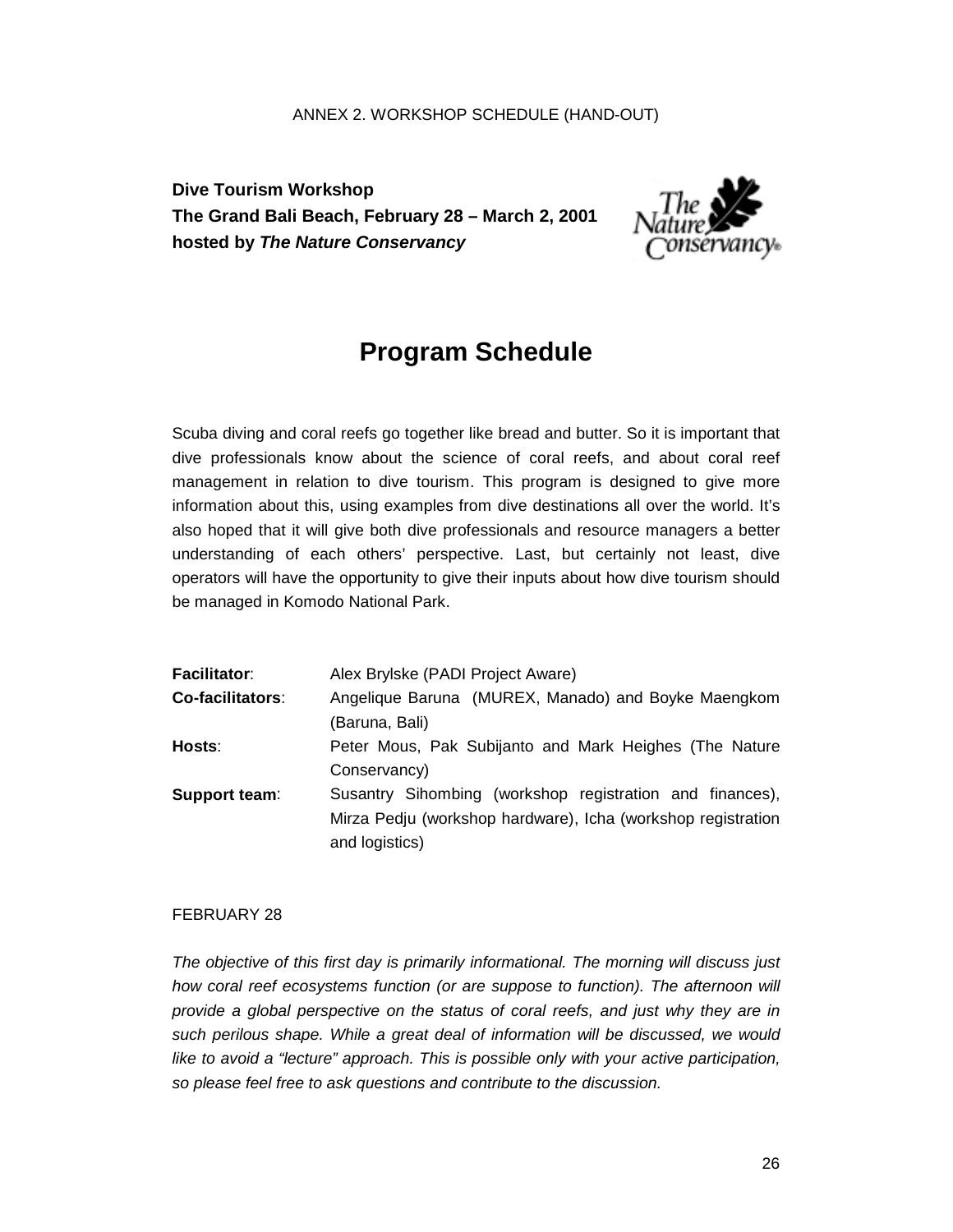| 8:30-9:00     | Registration                                                    |
|---------------|-----------------------------------------------------------------|
| $9:00 - 9:45$ | Welcoming Address - Rili Djohani (Director TNC CMP),            |
|               | Pak Novianto Bambang (Head Komodo National Park),               |
|               | Peter Mous (Senior Program Officer)                             |
| $9:45-10:15$  | Program Orientation - Alex Brylske (PADI AWARE Project)         |
| 10:15-10:30   | <b>Break</b>                                                    |
| 10:30-12:00   | Coral Reefs: How Do They Work?                                  |
|               | (Insights to improve both your understanding and interpretation |
|               | skills.)                                                        |
| 11:40-12:00   | Discuss and Audience Input                                      |
| 12:00-1:30    | <b>LUNCH</b>                                                    |
| $1:30 - 3:00$ | Coral Reefs: How Do They Work? (continued)                      |
| $3:00 - 3:15$ | <b>Break</b>                                                    |
| $3:15 - 4:40$ | Coral Reefs: Status and Outlook                                 |
|               | (A look at the worldwide health of coral reefs, and why they're |
|               | <i>in trouble.</i> )                                            |
| $4:40-5:00$   | Discuss and Audience Input                                      |

#### MARCH 1

*Today we will turn our attention from the science of coral reefs to their management and protection. The morning will explore where divers and the diving community fit into the broader scheme of coral reef management. The afternoon will be a practical discussion of how dive operators can train their students and supervise their clients to encourage more environmentally-responsible behavior and attitudes.* 

| $9:00 - 10:30$ | Marine Resource Mgmt.: The Dive Industry's Perspective             |  |  |
|----------------|--------------------------------------------------------------------|--|--|
|                | (What's happening around the world—why you should care—            |  |  |
|                | regarding coral reef management.)                                  |  |  |
| 10:30-10:45    | <b>Break</b>                                                       |  |  |
| 10:45-11:40    | Marine Resource Mgmt.: The Dive Industry's Perspective (continued) |  |  |
| 11:40-12:00    | Discuss and Audience Input                                         |  |  |
| 12:00-1:30     | <b>LUNCH</b>                                                       |  |  |
| $1:30-3:00$    | <b>Promoting Sustainable Diving Practices</b>                      |  |  |
|                | (What you can do to make sure that divers are part of the solution |  |  |
|                | rather than part of the problem.)                                  |  |  |
| $3:00 - 3:15$  | <b>Break</b>                                                       |  |  |
| $3:15 - 4:15$  | <b>Promoting Sustainable Diving Practices (continued)</b>          |  |  |
| 4:15-5:00      | Marine Conservation Plan for Komodo National Park (Dr. Peter Mous) |  |  |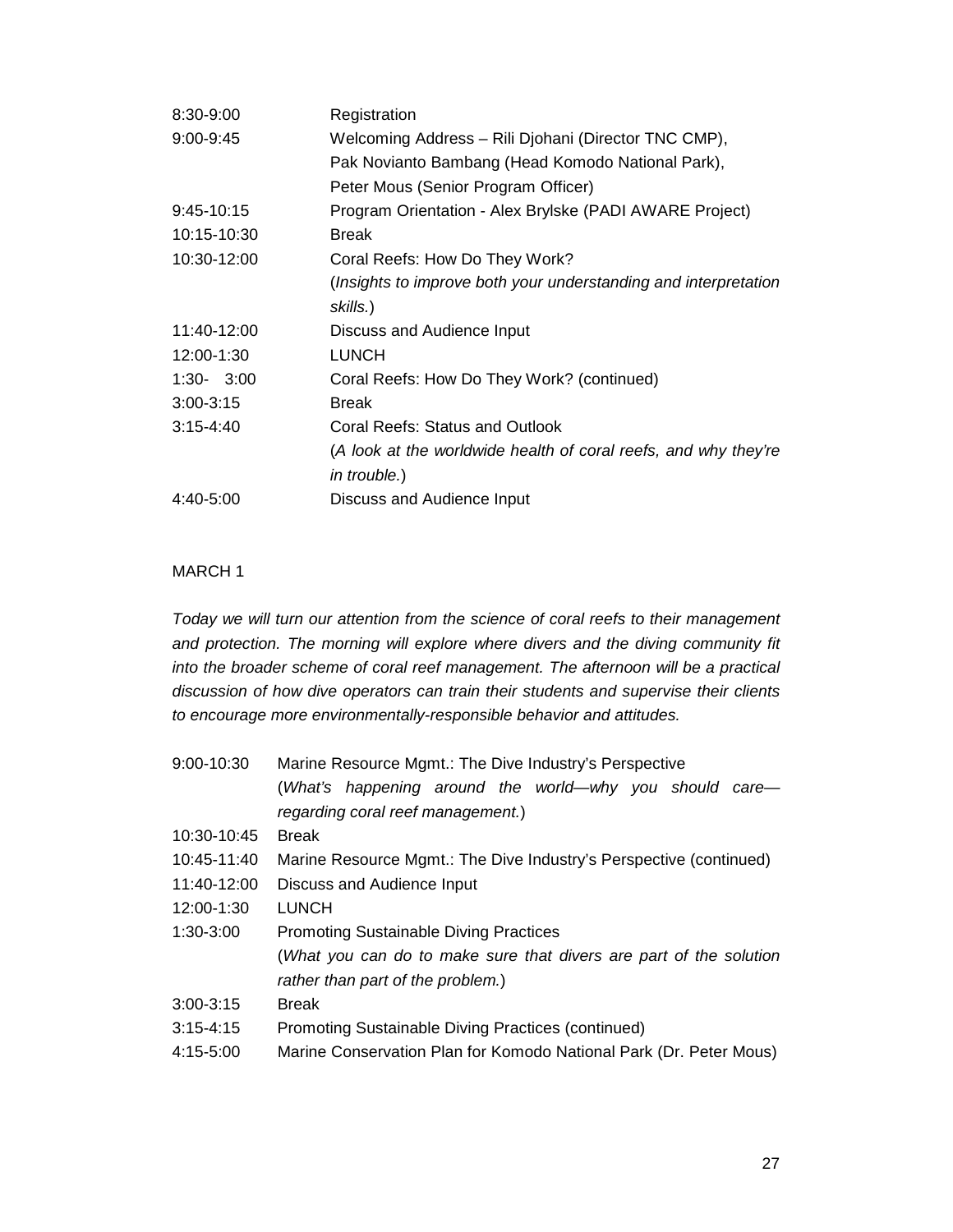#### MARCH 2

*The objective of this day is to get input from the dive industry on how dive tourism in the Komodo area can be regulated, to ensure the sustainability of the industry and to minimize impacts from dive tourism on the coral reefs. Participants are invited to bring up dive tourism related issues that are relevant for Park management. Examples are the location of mooring buoys, an efficient mechanism to collect visitor's fees, how to regulate the number of divers at a site, a mechanism for the coordination of itineraries of operators that are in the Park at the same time. As representatives of the Park authority will be present during this three-day workshop, there is a possibility to discuss tourism management issues directly. This day is THE opportunity for the dive industry to have input on how dive tourism in Komodo can be regulated in the coming years!!* 

*On the first two days of the workshop, everybody can bring up topics for discussion during this final day. As the group is quite large, we will need to break up in smaller working groups.* 

| 8.30-9.15     | Plenary session to prioritize discussion items, form smaller working |
|---------------|----------------------------------------------------------------------|
|               | groups.                                                              |
| $9.15 - 9.30$ | Break                                                                |
| 9.30-12.00    | Working group sessions (feel free to break out for coffee or tea     |
|               | anytime)                                                             |
| 12.00-13.30   | Lunch                                                                |
| 13.30-16.30   | Working group sessions (feel free to break out for coffee or tea     |
|               | anytime)                                                             |
|               | 16.30-17.30 Plenary session – Wrap-up                                |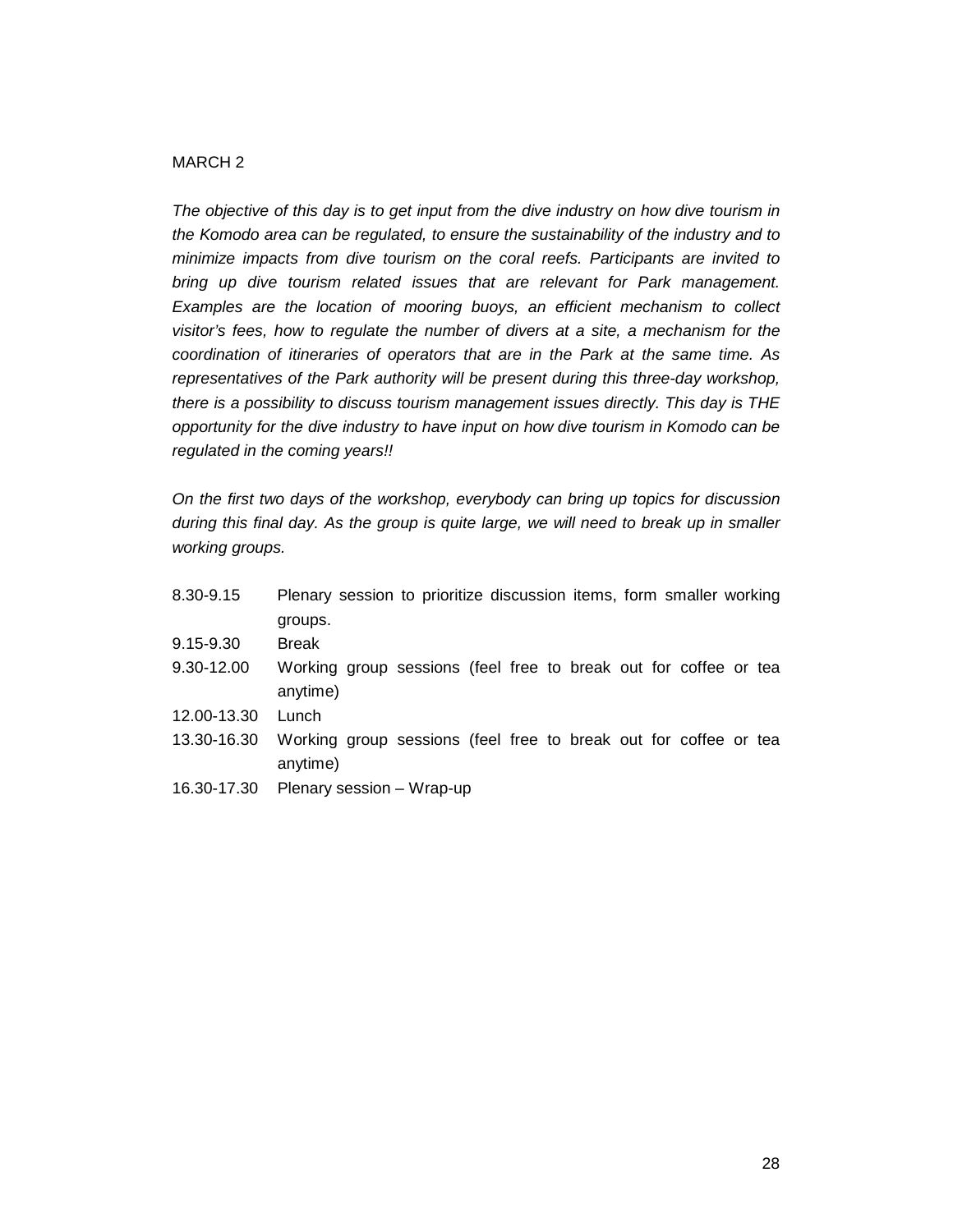#### ANNEX 3. WORKSHOP REPORT FROM ALEX BRYLSKE

#### **Comments Regarding the TNC Sustainable Dive Tourism Workshop February 28-March 2, 2001**

#### *Alex Brylske, PADI-AWARE*

The first two days of the workshop involved the conduct of a an interactive seminar entitled, Marine Resource Management for Dive Professionals (MRMDP) taught by Dr. Alex Brylske, Marine Conservation and Education Specialist with the PADI Project AWARE Foundation. The goals of this first portion of the workshop were three-fold. First, to provide attendees with an essential understanding of the function, status and outlook of coral reef ecosystems from a global perspective. Secondly, to review pertinent marine resource management issues affecting the dive tourism community, with an emphasis on experiences from MPAs throughout the world. A final practical goal was to cover issues relating to sustainable diving practice, including insights on how to instill environmentally-sensitive attitudes among dive tourists, and guidelines on low-impact training and supervision techniques for divers and snorkeling.

As this was the eighteenth MRMDP seminar, extensive experience regarding the program has been established. Consistent with previous seminars, dive tour operators represented about two-thirds of the attendees; the remainder were representatives from NGOs and government ministries. Responses from all three communities—dive tour operators, NGOs and government officials—was uniformly positive. Tour operators were especially pleased to have acquired a knowledge-base enabling them to provide high quality interpretive experiences to their clients. NGO representatives expressed interest in continuing a dialog with PADI Project AWARE concerning similar diving/coral reef conservation projects. Additionally, government officials from the Ministry of Forestry expressed interest in developing a training seminar based on the MRMDP approach for terrestrial ecotourism operators. All three communities indicated that, consistent with past programs, a major outcome the workshop was the opportunity to interact informally with groups and individuals they rarely, if ever, encounter.

One difference noted between this program and previous seminars was that the group needed little prodding or encouragement to express their views, or to keep the discussion relevant to their specific interests/needs. This is probably due to the close focus on Komodo National Park emphasized by TNC both prior to and during the course. Likewise, having co-facilitators in the seminar who were experienced dive tour operators themselves—known and respected by the majority of attendees—was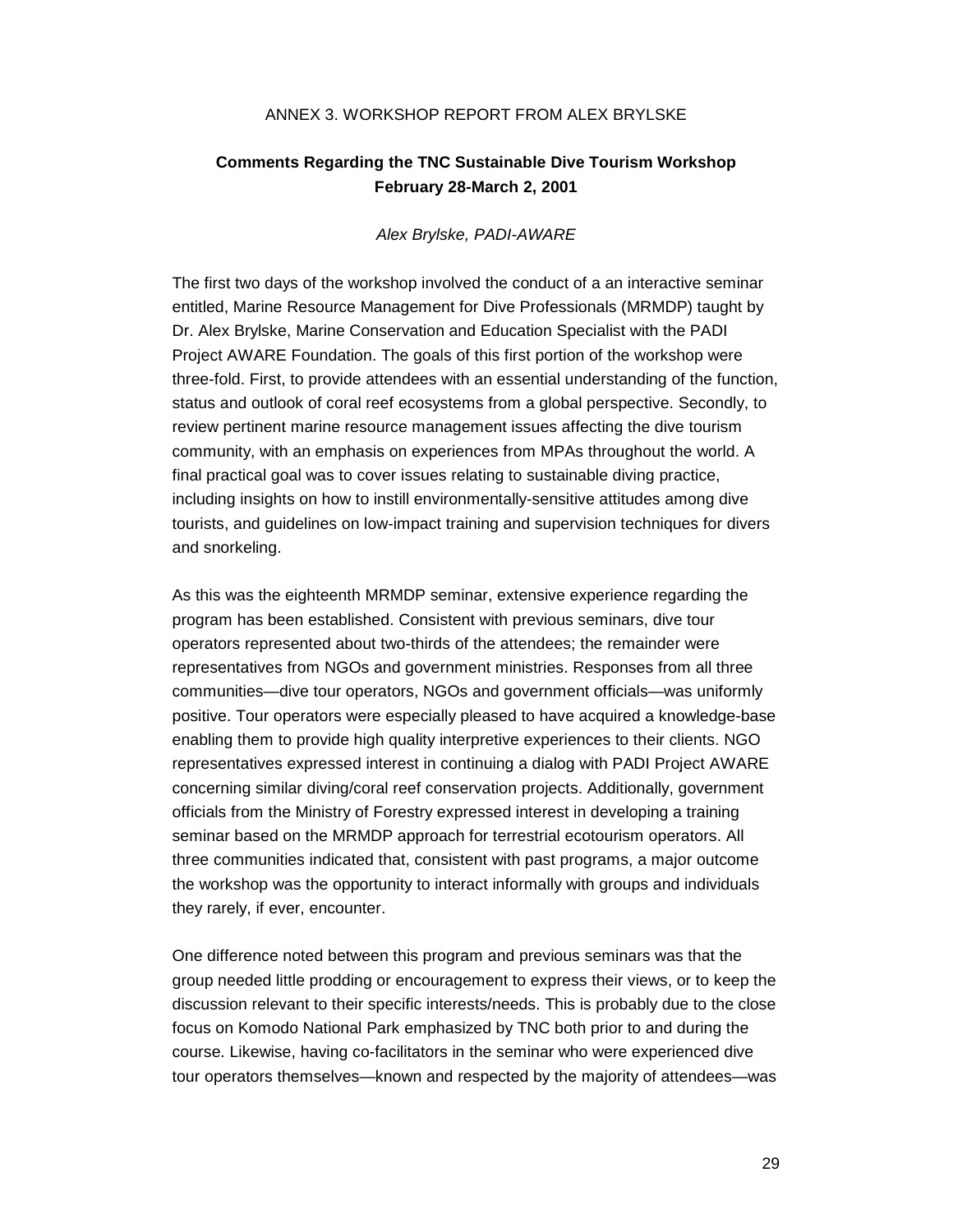undoubtedly useful in maintaining focus, and overcoming any reluctance of the group to ask questions.

Perhaps the most insightful comment made about the Workshop came from Michael Cortenbach of Bali Hai Tours. His remarked, as echoed by a number of other operators, that it was the first two days of the program that made the third day so productive. Without the knowledge and insights gained during Days I and II, the third day would have been, according to Cortenbach, "a lot of hot air and uninformed opinions."

It is my own opinion that this seminar was one of the most successful in my two years' experience with the program. Much of this success, I believe, was due to practical focus of the information to specific management concerns, and the culminating activity of the third day, allowing attendees to apply what they learned to the management of Komodo National Park. I was also deeply impressed by how much the dive operators recognized that the local communities should also be involved in the marine tourism industry'.

It is my sincere hope that bringing the MRMDP seminar to the region will not end with this single experience. Given the dynamic nature of dive tourism, and plans for TNC to develop an MPA training center in Bali, I believe that MRMDP could make a useful and continuing contribution to issues related to dive tourism within KNP. It was both a sincere honor and pleasure to have been a part of the workshop.

#### *Comments Regarding Komodo National Park.*

Although I did not have an opportunity to experience KNP before the workshop, after the seminar I was able to spend one whirlwind day touring the park. Based on my two diving experiences, I can report that I have not dived on such an apparently healthy coral reef for many years, and never have I witnessed such diversity! Clearly, the resource is a special one deserving the highest level of protection possible.

Fortunately, due to its remoteness and extensive number of dive sites that could be developed, the present dive intensity is probably well below the ecological carrying capacity to support the dive industry. It is noteworthy in this regard to mention that during my extensive tour of the Park, I witnessed not one other dive boat. Even in low season this is encouraging, if not astounding. However, examples from Thailand and elsewhere in the world show that dive tourism development can proceed rapidly well beyond the carrying capacity. Once the capacity of the dive industry exceeds the carrying capacity of the Park, it is extremely difficult to impose regulation of the industry. Therefore it is very important that managers and the industry together use